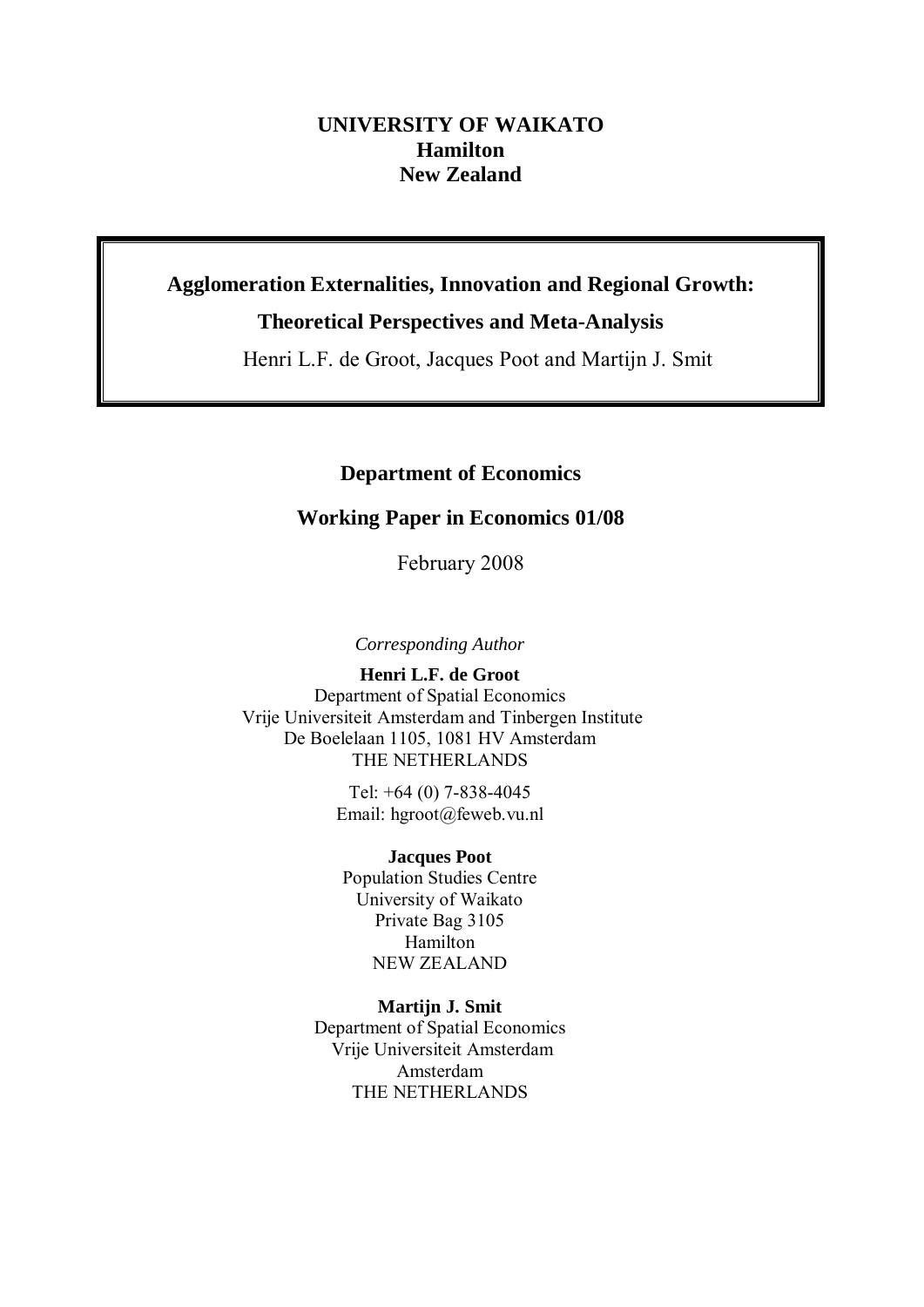#### **Abstract**

Technological change and innovation and are central to the quest for regional development. In the globally-connected knowledge-driven economy, the relevance of agglomeration forces that rely on proximity continues to increase, paradoxically despite declining real costs of information, communication and transportation. Globally, the proportion of the population living in cities continues to grow and sprawling cities remain the engines of regional economic transformation. The growth of cities results from a complex chain that starts with scale, density and geography, which then combine with industrial structure characterised by its extent of specialisation, competition and diversity, to yield innovation and productivity growth that encourages employment expansion, and further urban growth through inward migration. This paper revisits the central part of this virtuous circle, namely the Marshall-Arrow-Romer externalities (specialisation), Jacobs externalities (diversity) and Porter externalities (competition) that have provided alternative explanations for innovation and urban growth. The paper evaluates the statistical robustness of evidence for such externalities presented in 31 scientific articles, all building on the seminal work of Glaeser et al. (1992). We aim to explain variation in estimation results using study characteristics by means of ordered probit analysis. Among the results, we find that the impact of diversity depends on how it is measured and that diversity is important for the high-tech sector. High population density increases the chance of finding positive effects of specialisation on growth. More recent data find more positive results for both specialization and diversity, suggesting that agglomeration externalities become more important over time. Finally, primary study results depend on whether or not the externalities are considered jointly and on other features of the regression model specification.

#### **Keywords**

innovation regional development agglomeration urban externalities meta-analysis

#### **JEL Codes**

C52, O18, O31, R11

#### **Acknowledgements**

We are grateful for useful comments by Ron Boschma, Shelby Gerking, Hitoshi Kondo, Philip McCann, Peter Mulder, Frank van Oort, Piet Rietveld and Kazuyuki Tokuoka on earlier versions of this paper. The usual disclaimer applies. Martijn Smit gratefully acknowledges financial support from the Habiforum programme. An earlier version of this paper circulates as 'Agglomeration, Innovation and Regional Development: Theoretical Perspectives and Meta-Analysis'.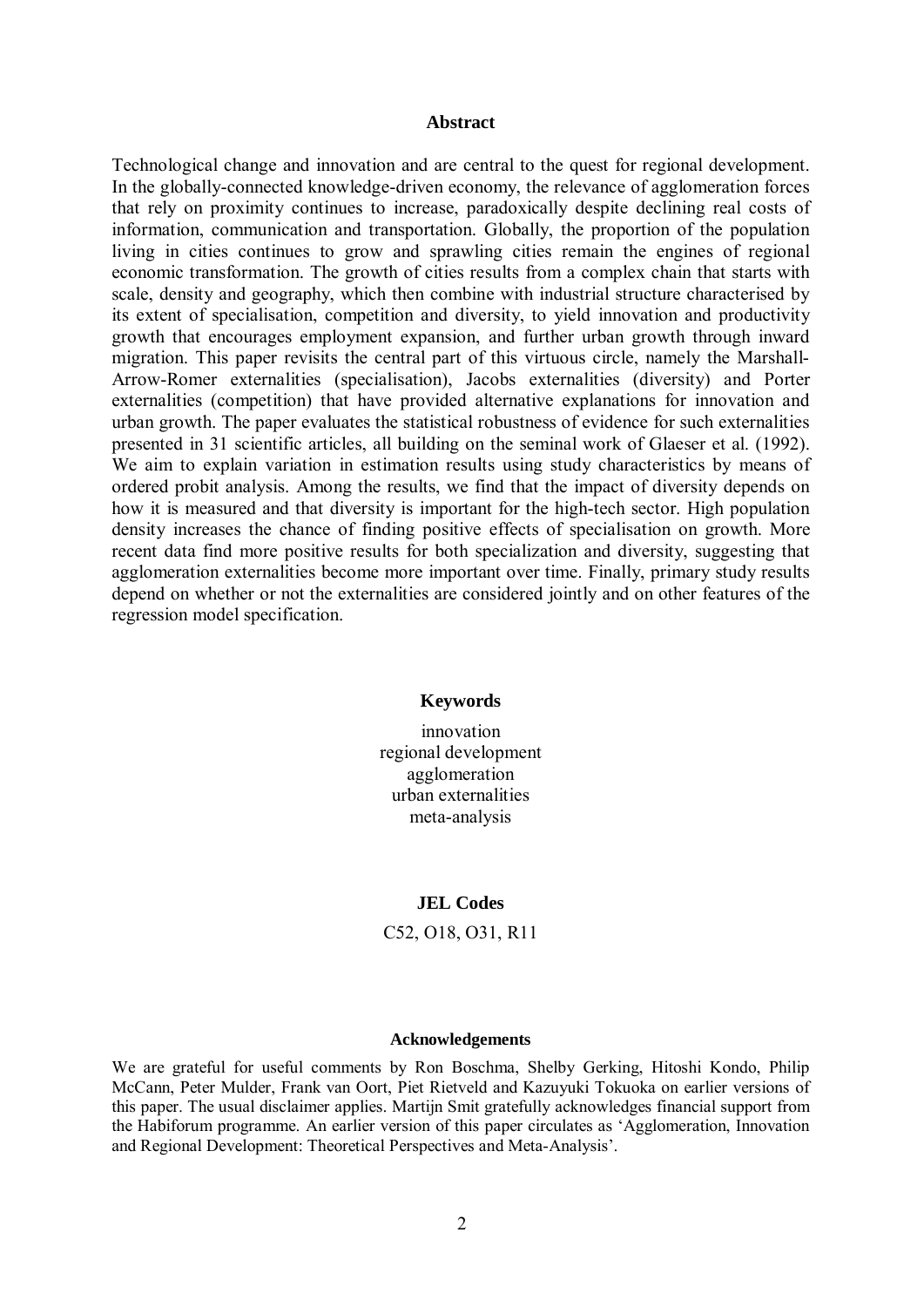## **1. Introduction**

1

During the last two decades there has been a remarkable volume of research devoted to both theoretical modelling and empirical verification of the causes of long-run economic growth at spatial scales ranging from the global economy down to a local community (see, for example, Barro and Sala-i-Martin, 2004, for an overview of the field). One of the major drivers of this research activity was the realisation that growth cannot be understood without investigating the characteristics, geography, causes, and consequences, of *innovation* – namely, the implementation of new or significantly improved products, processes, business practices, workplace organisation or external relations (OECD and Eurostat, 2005). Innovation takes place in dynamically diverse, geographically concentrated and imperfectly competitive spaces that can only be analysed by abandoning conventional assumptions of perfectly competitive markets and constant returns to scale. This realisation led to the development of "new" theories of growth, economic geography, trade and industrial organisation (see, for example, Krugman, 1995, and Brakman and Heijdra (2004)).

In the knowledge-driven globally-connected regional economy, agglomeration forces that rely on proximity continue to increase in importance. This occurs paradoxically despite declining real costs of information, communication and transportation. The relevance of agglomeration is revealed by the continuing urbanisation of the global population. About half the world population now lives in cities and this is expected to increase further to 60 percent by 2030 (UNFPA, 2007). Although the number of 'world cities' with populations of more than ten million inhabitants continues to increase, global urbanisation is primarily due through the growth of smaller cities of up to 500,000 inhabitants. While mega cities have hugely diverse economies, smaller cities may find a niche in specialized economies or clusters of connected activities (see, for example, Fujita and Thisse, 2002).

Understanding the existence and growth of mega and smaller cities and their surrounding hinterlands – that together make up functional regions – requires consideration of a wide range of factors that have been elaborated in the above mentioned 'new' theories of innovation and growth and that have been empirically tested in a large range of studies around the world.<sup>1</sup> The growth of cities results from a complex chain that starts with scale: endowments of labour, capital and knowledge. The productivity of the open urban economy depends also on spatial factors, internally through density and infrastructure and externally through spatial interaction with other cities and regions. Resources, production factors and geography then combine with an industrial structure characterised by specialisation, competition and diversity, to yield innovation and productivity growth that encourages employment expansion.

<sup>&</sup>lt;sup>1</sup> Many key contributions in the economics literature of the last two decades to understanding the growth of cities can be found in, for example, Acs (2006) and Black and Henderson (1999).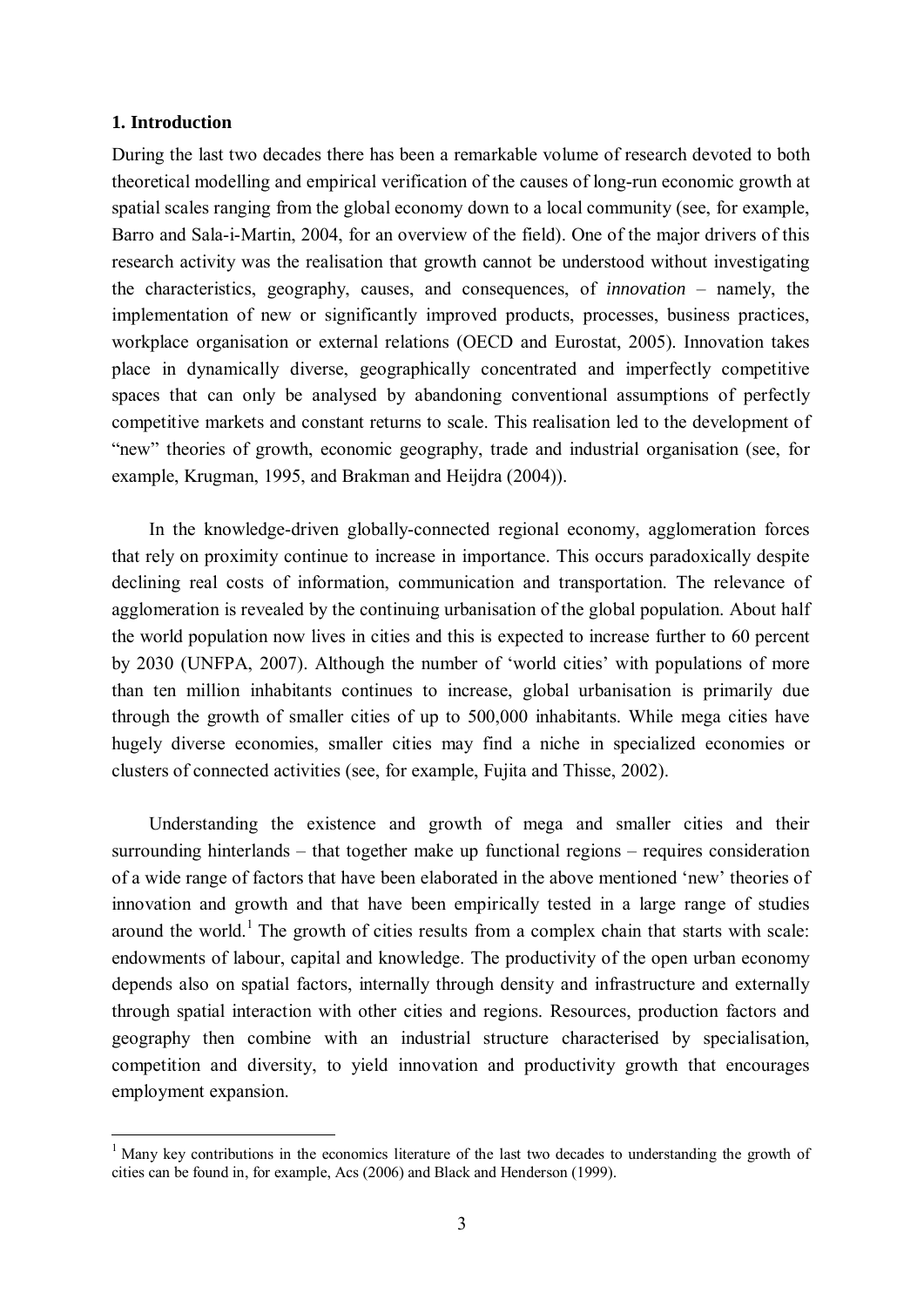In the long run, new jobs can only be filled through natural increase of the urban population or through net inward migration. Given that rising real incomes in cities lead to lower fertility, urban population growth is in practice primarily driven by inward migration of workers who are often positively self-selected in terms of entrepreneurial abilities and skills. In the presence of economic diversity and increasing returns, capital and labour are not flowing in opposite directions, as in static neoclassical theory. Instead, the city attracts capital too. Many aspects of this self-reinforcing and virtuous process yield benefits that are external to individual market transactions and such externalities are therefore central to agglomeration processes (see Fujita and Thisse, 2002).

This paper revisits the issue of the importance of externalities that have provided alternative explanations for innovation and urban growth. Following the seminal contribution by Glaeser et al. (1992), a large volume of empirical research has tried to identify the roles of industrial concentration and specialisation (Marshall-Arrow-Romer (MAR) externalities, originally noted by Marshall, 1890), economic and social diversity leading to cross-sectoral spillovers (Jacobs externalities after Jacobs, 1969), and the intensity of competition (Porter externalities, after Porter, 1990). However, this research endeavour has only been partially successful. Glaeser (2000) concluded that the relative importance of such externalities remains largely unresolved. In their review of growth, development and innovation, Cheshire and Malecki (2004, p. 263) additionally noted that "an important element in any research agenda is a job of synthesis".

In this paper we therefore evaluate the statistical robustness of evidence for agglomeration externalities by means of a form of quantitative literature review, commonly referred to as *meta-analysis*, of 31 published articles that provide empirical evidence on the impact of agglomeration and innovation on the growth of cities. Meta-analysis is becoming increasingly popular in economics after having a longer tradition in bio-medical and behavioural sciences.<sup>2</sup> The analysed articles yield 393 indicators of the statistical significance of agglomeration externalities on growth. These so-called effect sizes are linked to study characteristics by means of an ordered probit analysis. The evidence in the literature on the role of the specific externalities is rather mixed, although for each type of externality we can identify clearly how various aspects of primary study design, such as the adopted proxy for growth, the data used, and the choice of covariates influence the outcomes. We find most clear-cut evidence for a positive effect of diversity, supporting Jacobs' view. Somewhat less conclusive evidence was found for a positive impact of competition on city growth. Regarding the effect of specialisation, the evidence is largely mixed.

1

<sup>2</sup> A special issue of the *Journal of Economic Surveys* (volume 19, number 3, 2005) provides a range of applications of meta-analysis in economics. See also Stanley (2001). A recent meta-analysis that complements the present paper is Melo (2007), which focuses on the elasticity of *output* with respect to urban agglomeration. Melo finds an on average positive effect.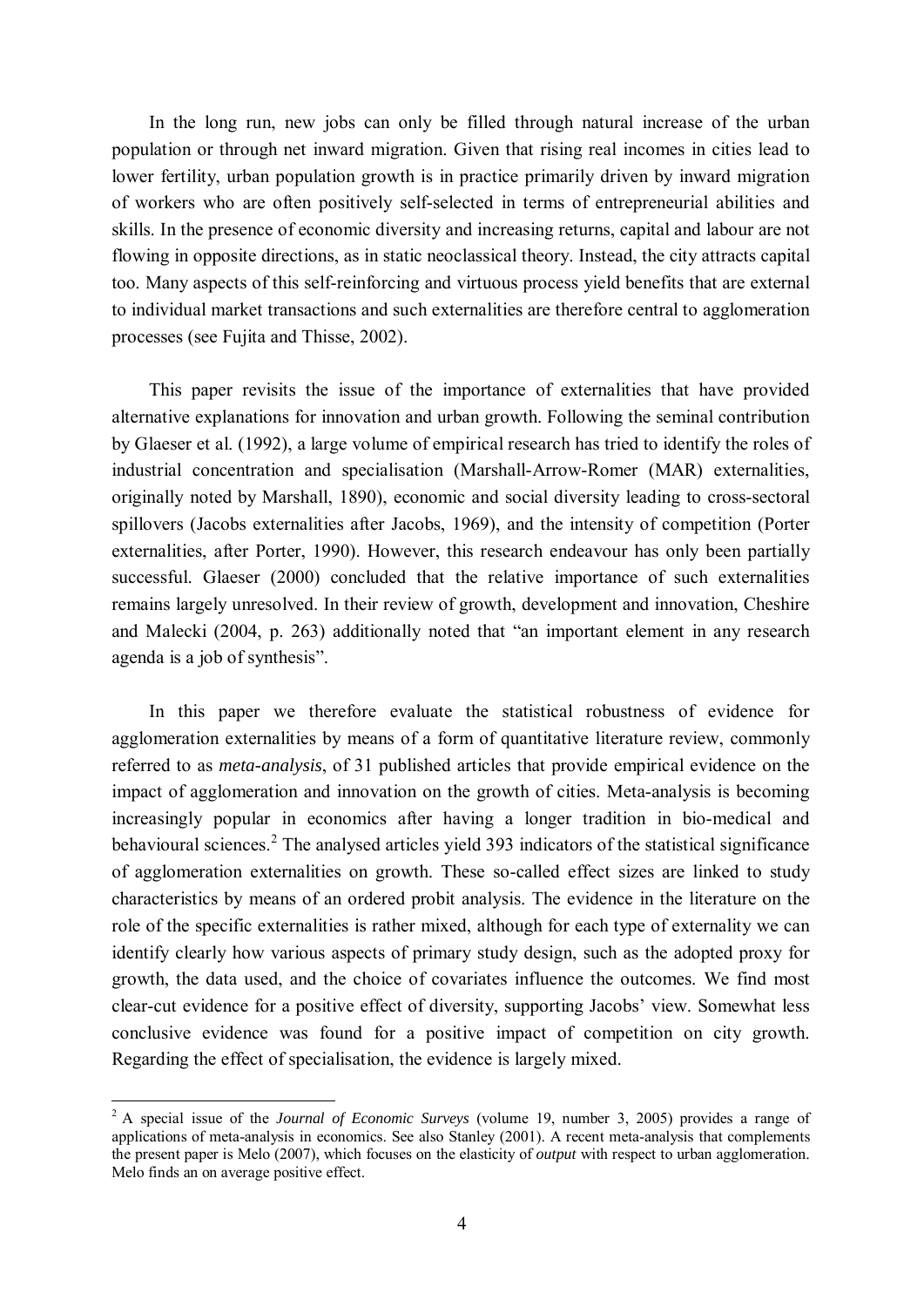In the next section we review theoretical perspectives on the nature of agglomeration externalities and their impact on growth and development. From this literature, several testable hypotheses can be derived. We subsequently turn in Section 3 to the empirical literature that has investigated the impact of agglomeration externalities. Central to this review is the approach adopted in the seminal paper by Glaeser et al. (1992), which has triggered the research agenda in this area and therefore deserves a relatively more detailed review than other contributions. In Section 4, we provide a statistically-based description of the available evidence using tools developed under the heading of meta-analysis. The final section sums up and suggests ways in which this literature can be fruitfully developed further from here on.

## **2. Theoretical perspectives on agglomeration externalities and growth**

Considerable effort has been devoted in recent years to modelling the nature and impact of agglomeration (e.g., Fujita and Thisse, 2002). While some of these ideas go back already to Marshall (1890), Christaller (1966), Ohlin (1933) and Lösch (1954), agglomeration continues to attract attention because of the continuing urbanisation throughout the world noted earlier and the complexities of defining and measuring agglomeration effects.

Historically, agglomerations of economic activity resulted from the efficiency and strategic advantage of settlement at specific locations, usually determined by geography (access to water, other resources and the features of the landscape) and the interrelated development of trade routes. The benefits of such spatial concentration of economic activity in which all economic agents benefit from lower transaction and coordination costs are referred to as *localisation* externalities.

Are types of externalities are those of urban scale and density. An increase in population increases aggregate demand and enables firms to expand output without efficiency or productivity improvements. In this respect, scale and density are interrelated but not identical. A greater scale of activity may be accommodated by increasing urban sprawl at constant density, while alternatively the current tendency for a return of knowledge workers to the inner city may increase urban core density without changing scale. Scale and density effects may be referred to as *urbanisation* externalities. The importance of these may be gauged from the ease with which, through demand effects, cities can absorb large numbers of immigrants over a very short period of time (such as in the Mariel boatlift, see e.g. Bodvarsson et al., 2007). A *fiscal* externality also exists in that public goods can be funded through a lower per capita lumpsum tax when the urban population increases. On the other hand, urbanisation externalities can also be negative and determine the limits to urban growth through pollution and congestion effects with respect to infrastructure and land use (e.g. Glaeser, 1998).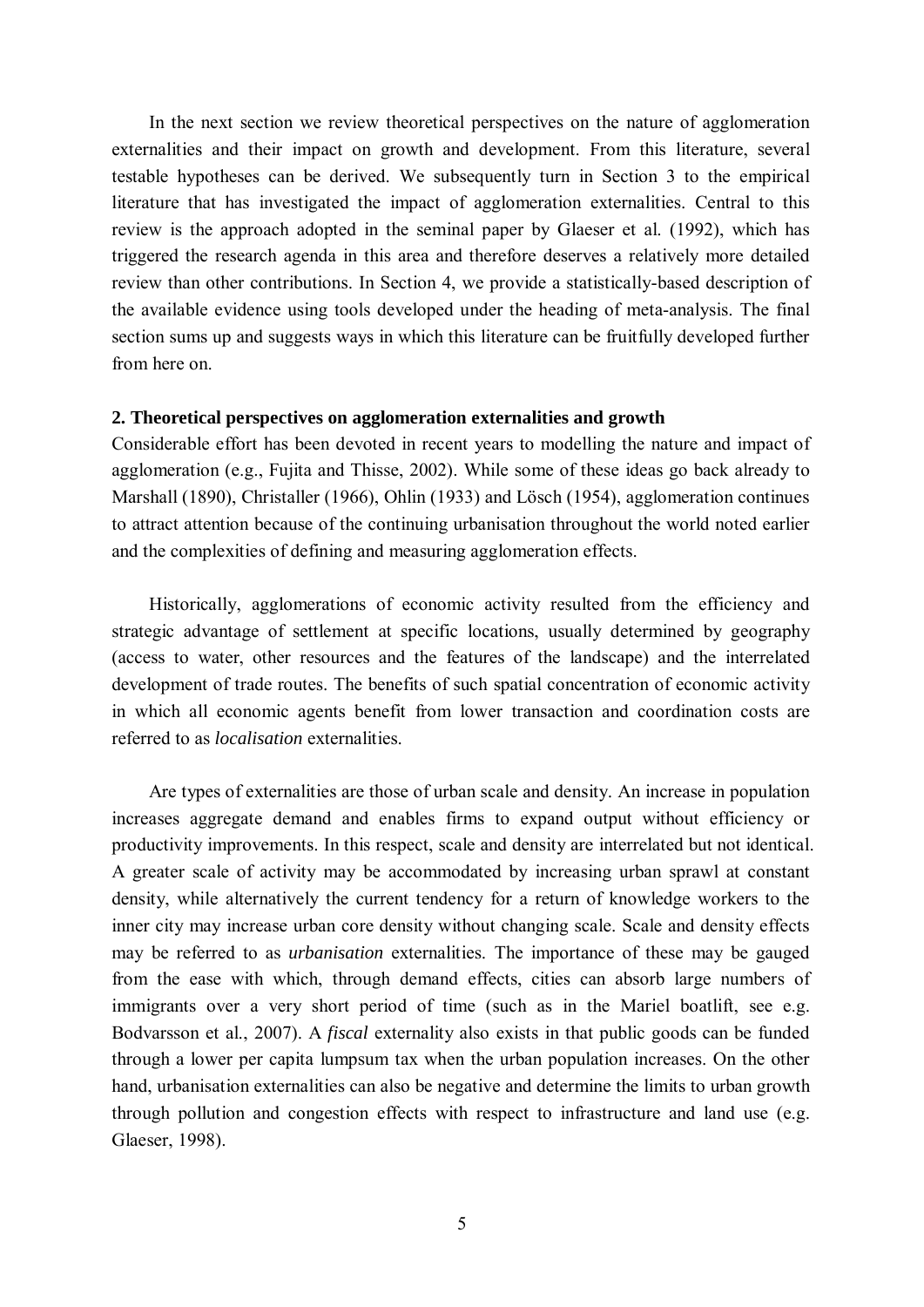Glaeser et al. (1992) refer to the above externalities as *static* in that they explain the cross-sectional distribution of economic activity, levels of productivity and amenities, but not *changes* in sector-specific productivity due to, for example, knowledge spillovers. The latter are referred to as *knowledge* externalities and these dynamic externalities are the focus of the empirical analysis of Glaeser et al. (1992) as well as the analysis in the present paper.

To provide a basic framework for analysis, we will now turn to an illustration of the main dependencies between inputs, productivity, and utility using a simple model. We will then proceed to relate the analysis by Glaeser et al. (1992) to this framework. Most modern modelling of economic development starts from a general equilibrium perspective in which profit-maximising firms in any given region and sector determine output and inputs based on the productivity of resources and given factor prices.<sup>3</sup> Specifically:

$$
w_{\text{int}} = \pi_{\text{ii}} MPL(L_{\text{firt}}, K_{\text{firt}}, A_{\text{firt}}) \tag{1}
$$

$$
\rho_t = \pi_{it} MPK(L_{\text{fit}}, K_{\text{fit}}, A_{\text{fit}}) \tag{2}
$$

in which *f* indexes the firm  $(1,2,...,F_{irt})$ , *i* indexes the industry  $(1,2,...,I)$ , *r* indexes the region  $(1,2,..,R)$ , *t* is a time index. The variable  $w_{irt}$  refers to the wage paid to workers in industry *i*, region *r* at time *t* (each firm in a given local labour market pays the 'going' wage)<sup>4</sup>,  $\pi$ <sub>*it*</sub> refers to the price of a product (assumed to be traded in global markets so that it is equal for each firm and region),  $\rho_t$  is the price of capital (which is equal everywhere due to the assumption of perfect international and inter-sectoral capital mobility),  $L_{\text{int}}$  refers to the labour input,  $K_{\text{firt}}$  refers to the capital input,  $A_{\text{firt}}$  refers to the knowledge input, and *MPL* and *MPK* refer to the physical marginal products of labour and capital, respectively, which are functions of the inputs. These functions have the usual partial derivatives, i.e.  $MPL_L < 0$ ,  $MPL_K > 0$ ,  $MPL_A > 0$ ,  $MPK_L > 0$ ,  $MPK_K < 0$  and  $MPK_A > 0$ . Capital is perfectly mobile and allocated such that the rate of return is equalised across sectors and regions. Workers are also perfectly mobile such that utility is equalised across space, and wage differentials reflect amenity differentials. Hence, the utility of a worker in industry *i* and region *r* can be described as:

<sup>&</sup>lt;sup>3</sup> In our exposition, we abstain from an analysis of multi-region models in which development in a particular city also depends on developments in other (closeby) cities and factors such as the presence of multinationals through which regions may be connected to the global economy. Similarly, we do not pay explicit attention to, for example, the presence of infrastructure, labour competence, etc. (although they can easily be incorporated as elements of *A* in the production function). Nor do we account for the role of institutions (but see Henderson and Wang, 2007). Such factors are potentially relevant but remain under-researched in the empirical literature which we aim to survey in the remainder of this paper. More attention in future empirical literature on such relationships is warranted.

<sup>&</sup>lt;sup>4</sup> So we assume, formally stated, that  $w_{\text{int}} = w_{\text{int}}$  for each *f*. For simplicity, it is assumed that there is a one-to-one mapping between industries and occupations. Moreover, each industry produces only one commodity.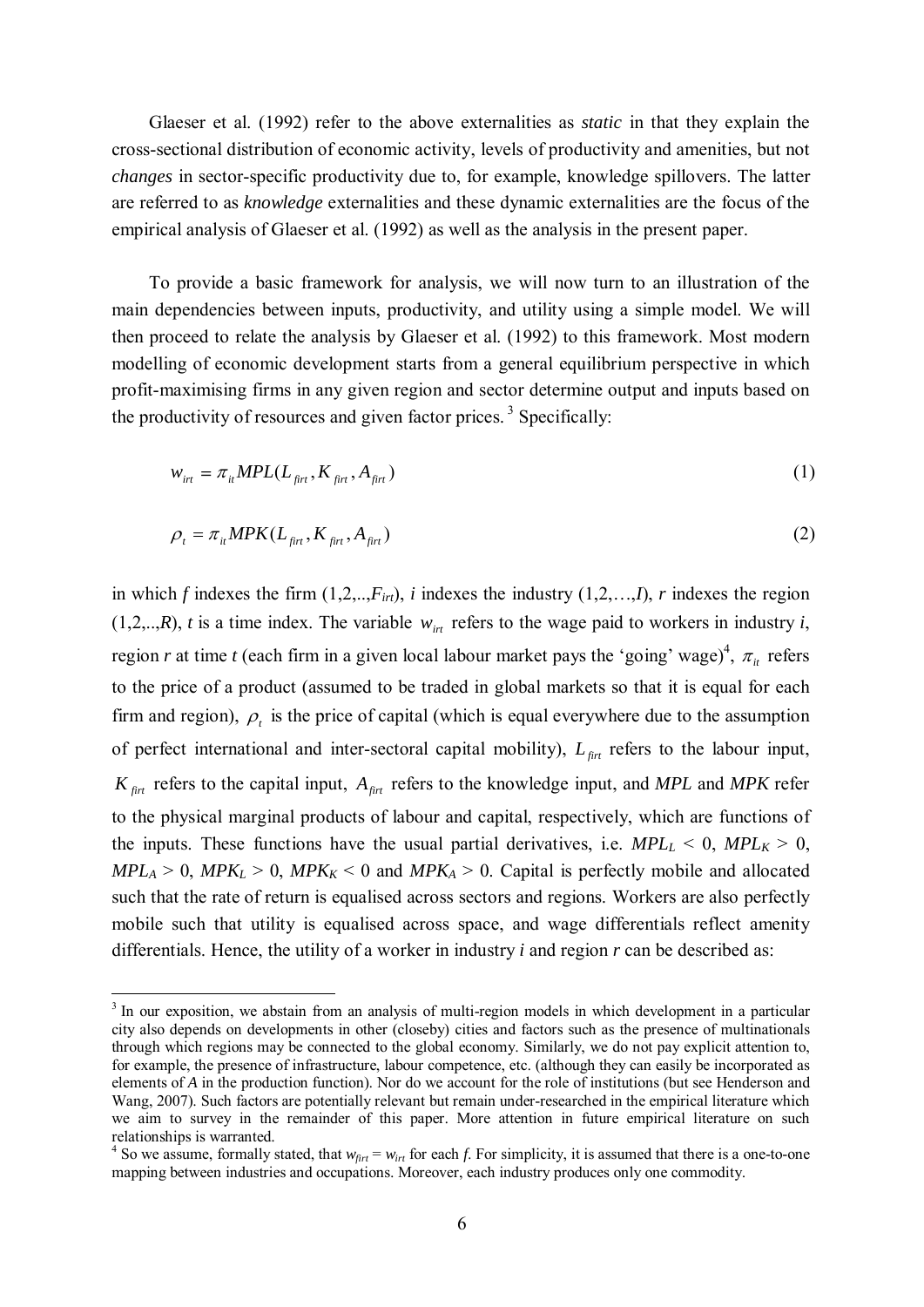$$
U_{\text{int}} = \overline{U}_{\text{it}} = \varphi(w_{\text{int}}, Q_{\text{rt}}) \tag{3}
$$

in which workers of industry *i* reach the same utility  $\overline{U}_{i}$  in every region, with  $Q_{r}$  referring to the amenity level in region *r*. Combining this supply side with demand equations for the *I*  commodities, and with given nationwide factor endowments, an equilibrium can in principle be determined.

In order to study the dynamics of such an economy, it is clear that the neoclassical model developed by Solow (1956) and Swan (1956) of long-run growth in which the longrun steady state is determined by a given technology, by investment funded from local savings and by natural increases in the work force is not appropriate. Among the most important problems is the fact that we have an open system in which capital accumulation and spatial reallocation of workers depend on the development of knowledge across all regions. The long-run tendency of such a system depends on the endogeneity of technological change and the nature of the spatial interaction and spillovers (e.g., Nijkamp and Poot, 1998).

First, we can consider the growth in knowledge at the level of the firm. As in agentbased modelling (e.g., Zhang, 2003), the micro-level employment response of employers, following a productivity increase, determines one side of the motion in the system. Formally, the productivity growth can be described by:

$$
A_{\text{first}} = A_{\text{first}} + \Delta A_{\text{first}}(t, \mathbf{L}_t, \overline{A}_t)
$$
\n<sup>(4)</sup>

in which  $\Delta A_{\text{firt}}$  refers to the shift in the firm's knowledge input, which is a function of time (*t*), the distribution of employment across firms, industries and regions at time *t* represented by the three-dimensional array  $\mathbf{L}_t$  with elements  $L_{\text{fit}}$  representing employment by individual firms in that industry-region at time *t*, and the economy-wide level of knowledge  $\overline{A}_t$ . The arguments of the function  $\Delta A_{\text{firt}}$  are external to firm *k*'s actions, except for  $L_{\text{firt}}$ . The partial derivatives of  $\Delta A_{\text{firt}}$  with respect to *t* and  $\overline{A}_{t}$  are positive. The first of these relates to exogenous long-run technological change and the second to the economy-wide benefits of, e.g., a high level of education.<sup>5</sup> There are theoretically several mechanisms through which the array **L***t*, the configuration of employment across firms, industries and regions, can affect productivity growth. These include the MAR, Porter and Jacobs externalities referred to earlier. The extent to which any of these externalities, or a combination, has a statistically

<sup>&</sup>lt;sup>5</sup> See, e.g., Nijkamp and Poot (2004) for a meta-analysis of evidence of the impact of the macro level of education on growth.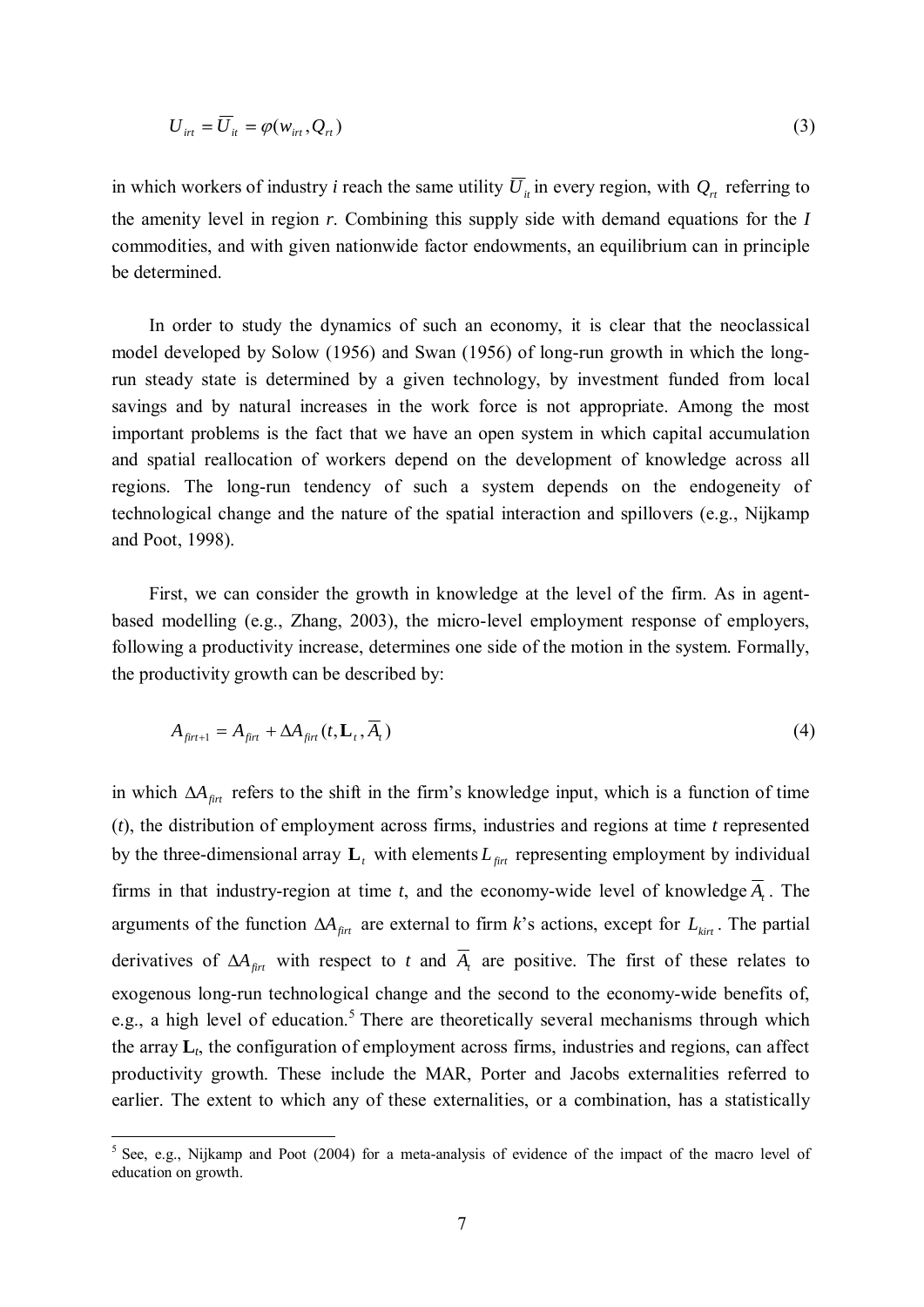significant impact on productivity growth (or its proxy) is the primary objective of the metaanalysis to which we turn later in this paper.

However, the actual employment decision of the firm is also a function of another set of externalities, namely those that affect the utility of workers (e.g., Glaeser, 1998). These can be positive or negative. Positive externalities of urban growth include the benefits of urban amenities, the enjoyment of cultural diversity and the fiscal externality of larger local tax revenues that enable lower local tax rates or higher quality recreational amenities (e.g., Florida, 2002). Negative externalities of urban growth include congestion, pollution, and a decline in social cohesion and an increase in social problems. Formally,

$$
Q_{n+1} = Q_n + \Delta Q_n(t, \mathbf{L}_t, \Delta K_n, \overline{A}_n)
$$
\n<sup>(5)</sup>

The partial derivatives of the function  $\Delta Q_{rt}$  may be expected to be negative with respect to *t* (depreciation of existing amenities), positive or negative with respect to regional investment  $\Delta K_{tt}$  (dependent on whether this generates more amenities and infrastructure, or disutility, e.g. through visual pollution), and positive with respect to the local overall level of knowledge  $\overline{A}_{r}$  (education may reduce crime and improve social cohesion). It is hard to say *a priori* how a change in the array  $L_t$  would affect the quality of life in region *r*. Greater employment in 'clean' service sector firms might improve the quality of life, whereas greater employment overall may generate pollution and congestion externalities. On balance, we are assuming a negative net amenity externality of city output growth, which is consistent with much of the available empirical evidence (see, for example, Capello, 2004). This implies that nominal wages must increase to compensate. The net effect on employment depends on the compensating growth in nominal wages. If the negative externality effect is relatively minor, the firm's employment will increase. If the negative externalities are significant, firms can only attract workers when the offered wage increases substantially and employment will decline.

In order to describe the dynamics of the multiregional system in the simplest possible way, we consider a two-region case in which one of the two regions is affected by such positive and negative agglomeration externalities. The adjustments along the equilibrium growth path are illustrated in Figure 1.

## [ Insert Figure 1 about here ]

The top half of the figure depicts the impact of the positive production externality. The bottom half depicts the impact of a negative utility externality. The left side depicts the agglomerated region (region 1) and the right side a region without agglomeration-linked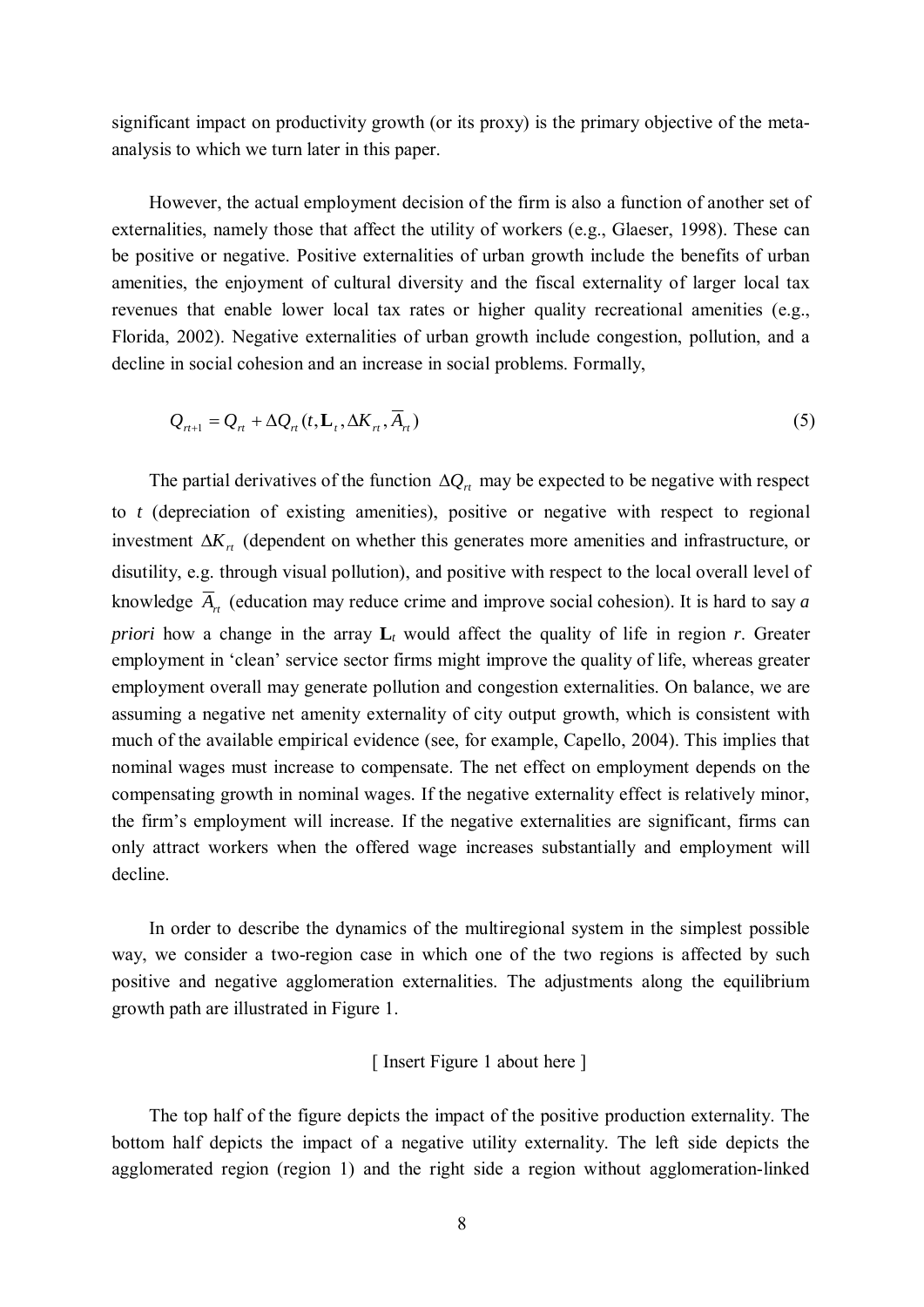externalities (region 2). The demand curves  $D_1$  and  $D_2$  are the horizontal aggregation of the value of marginal product curves represented by Equation (1). Labour supply is given by  $S_1$ and  $S_2$  respectively. In any period, profit maximisation implies equality of the wage and the value of the marginal product. Initial employment is  $E_1$  and  $E_2$  in regions 1 and 2, respectively. We are assuming that initially the real wage is  $w_0$  everywhere, i.e. let us initially consider a situation with equal amenities in both regions and a labour market that is in equilibrium. This is depicted in the top-half of Figure 1 by the curves  $D_1$ ,  $S_1$ ,  $D_2$ , and  $S_2$ . Starting from this situation, region 1 benefits from a positive productivity shock per period, for example due to the greater scale of the agglomerated region yielding benefits from specialisation. This leads to a shift of Region 1's demand curve to the right, to  $D_1$ <sup>'</sup> which puts upward pressure on the wage. As in standard labour market analysis, and assuming costless mobility, this generates both increasing labour force participation, hours worked and inward migration that offsets some of the upward pressure on wages (top half of Figure 1). Net migration equals  $E_1 - E_1 = E_2 - E_2$ . In the new equilibrium, real wages are again equal and higher than initially (by  $w_0 - w_0$ ) due to productivity having increased. Employment and the size of the economy of region 1 have increased while those of region 2 have decreased. It should be noted that this expansion of population and employment in region 1 may generate further dynamic externalities that may yield additional productivity growth and a further expansion of employment, i.e. a virtuous circle of urban expansion.

However, this basic story can be complicated along various dimensions. Let us, for example, look at a situation in which the expansion of employment in region 1 on balance has a negative utility externality effect on this region (we assume such effects absent in region 2 for ease of exposition). The negative externality effect leads to a leftward/upward shift in the labour supply curve of region 1 (bottom left of the figure) to  $S_1^*$ , as workers demand a compensating differential. The vertical shift in the supply curve is equal to the size of this compensating (equilibrium) differential. This pushes up wages in region 1 to some extent, and will lead to some withdrawal of labour, but utility is subsequently nonetheless still higher in region 2. The consequence is outward migration from region 1 to region 2 and a shift in region 1's supply curve to  $S_1^{**}$ . In the new equilibrium, the wage in region 2 has declined somewhat from  $w_0$  to  $w_0^{**}$  and the wage differential between the regions  $w_0^* - w_0^{**}$ is exactly the compensating differential that leads to equal utility everywhere.

The combined effect of the positive and negative externalities (excluding further flow on effects of migration on productivity) in any given period is the sum of the shifts in the top half and bottom half of Figure 1. It can be seen that in the example there is overall an employment decline in region 2 (given by  $(E_2 - E_2) - (E_2^* - E_2)$ )  $E_2 - E_2' - (E_2^* - E_2)$ , while employment in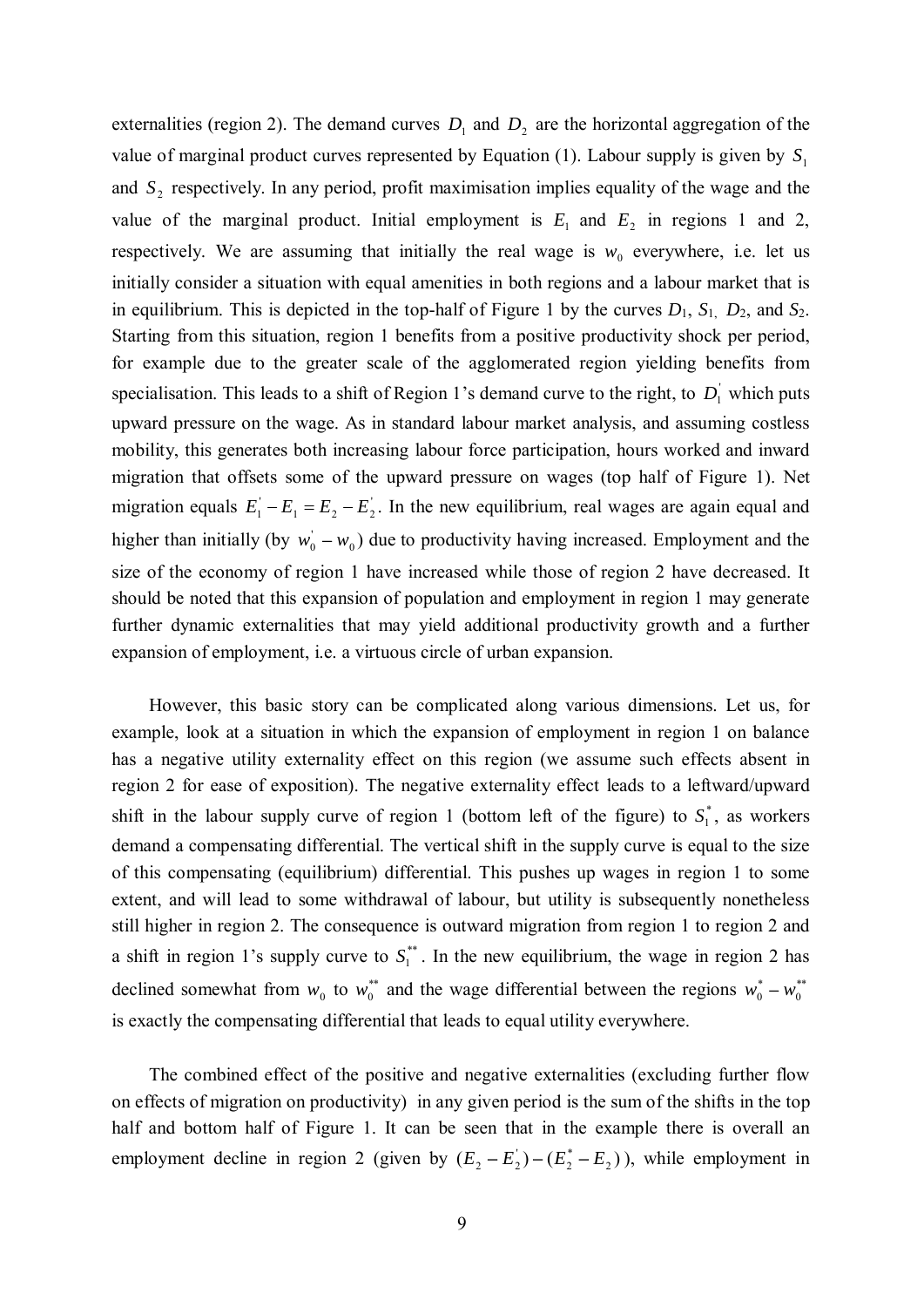region 1 is growing (given by  $(E_1^{\prime} - E_1) - (E_1 - E_1^{\prime\prime})$ ). Wages in the agglomerated region will increase by  $w_0' - w_0 + (w_0^* - w_0)$  $w_0 - w_0 + (w_0^* - w_0)$ , while those in the non-agglomerated region may increase or decline a little by  $(w_0 - w_0) - (w_0 - w_1^*)$  (since economy-wide total factor productivity growth is also not incorporated here).

In summary, we expect in the real world the positive effects in the agglomerated region to outweigh the negative effects on balance (as is consistent with the continued urbanisation observed worldwide). The combination of the effects is then likely to lead to both greater employment (due to the demand effect of the positive agglomeration externalities) as well as higher wages (to compensate for the negative externalities). It is the employment effect that is exploited in the empirical research by Glaeser et al. (1992).

The productivity shift on the right hand side of Equation (4) has one component that depends on time only. Neoclassical growth theory considers this to be secular rate of technological change that applies throughout the economy and which is assumed constant over time and regions. Recently, however, there is increasing recognition that major innovations occur through the emergence of *general purpose technologies* at discrete, and unpredictable, points in time. Examples of these are the introduction of programmable computing networks in the  $20<sup>th</sup>$  century and of biotechnology and nanotechnology in the  $21<sup>st</sup>$ century (Lipsey et al., 2005). More generally, innovation, technological change and the adaptation of workers and firms change productivity and equilibrium outcomes through Equations (4) and (5) in complex ways that besides neoclassical modelling can also be analysed from evolutionary perspectives (e.g. Nelson and Winter,  $2002$ ).<sup>6</sup>

Given the model outlined above, the structure of the array **L***t* above provides proxies of measures that might be indicative of MAR, Porter and Jacobs externalities. This is the approach adopted by Glaeser et al. (1992) and several subsequent authors. The simplest measures of specialisation ( $S_{int}$ ), competition ( $C_{int}$ ) and diversity ( $D_{int}$ ) are respectively:<sup>7</sup>

∑

*f*

*r f*

*firt*

, or

*firt*

*L*

*L*

<sup>7</sup> With respect to specialisation, some authors consider simplified relative measures such as  $\frac{1}{\sum_{i=1}^{n} \sum_{j=1}^{n} \frac{1}{\sum_{j=1}^{n} \sum_{j=1}^{n} \frac{1}{\sum_{j=1}^{n} \sum_{j=1}^{n} \frac{1}{\sum_{j=1}^{n} \frac{1}{\sum_{j=1}^{n} \frac{1}{\sum_{j=1}^{n} \frac{1}{$ 

even just absolute measures such as ∑ *f*  $L_{\textit{fit}}$  .

<sup>&</sup>lt;sup>6</sup> See also Mulder et al. (2001) for a comparison of neoclassical, endogenous and evolutionairy models of economic growth.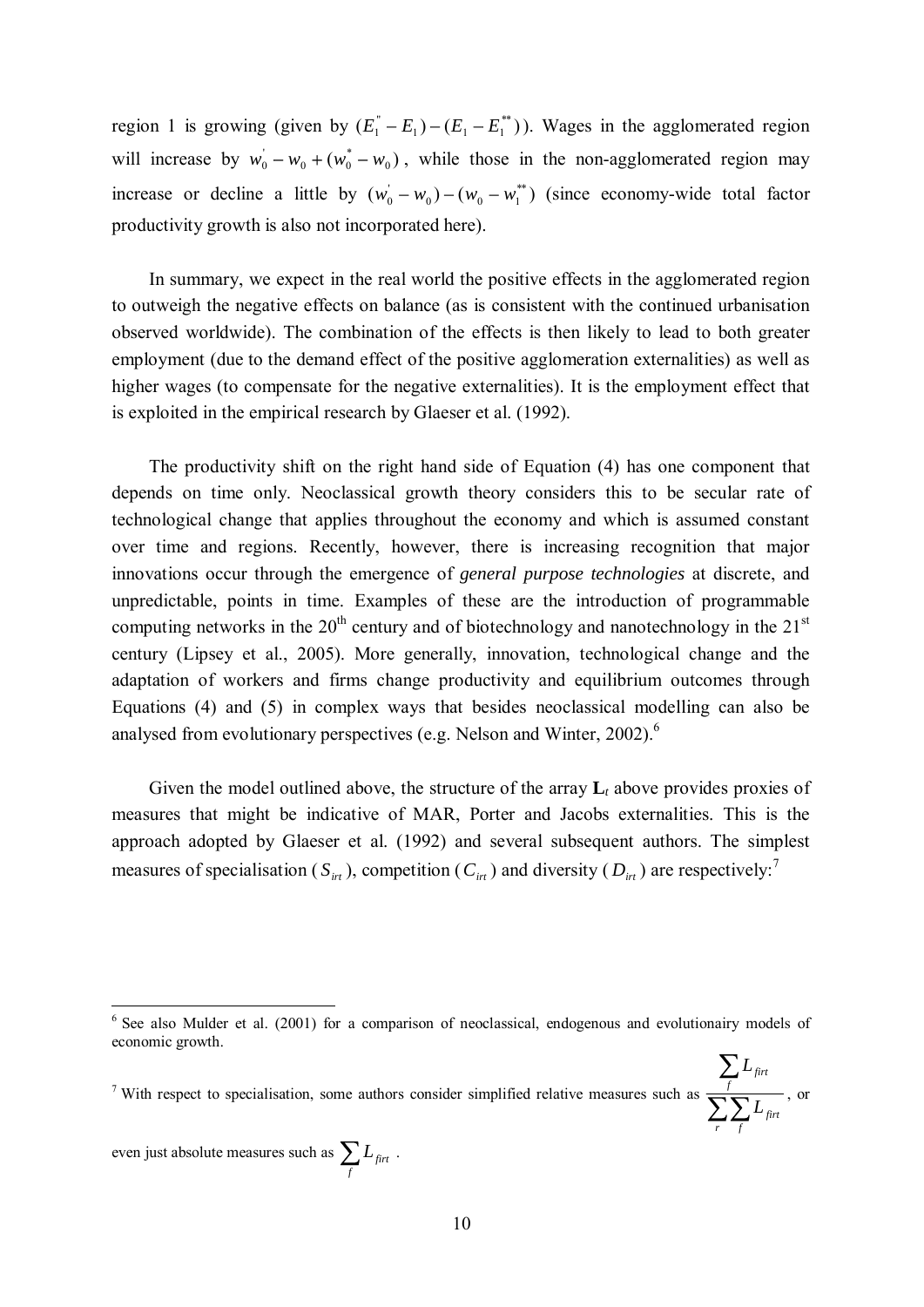$$
S_{in} = \frac{\sum_{f} L_{fin} / \sum_{f} \sum_{i} L_{fin}}{\sum_{r} \sum_{f} L_{fin} / \sum_{r} \sum_{f} \sum_{i} L_{fin}}
$$
\n
$$
C_{in} = \frac{F_{in} / \sum_{f} L_{fin}}{\sum_{r} F_{in} / \sum_{r} \sum_{f} L_{fin}}
$$
\n
$$
D_{n} = 1 - \sum_{i} \frac{\left(\sum_{f} L_{fin}\right)^{2}}{\left(\sum_{j} \sum_{f} L_{fin}\right)^{2}}
$$
\n(8)

Equation (6) is just the definition of a location quotient, whereas Equation (7) relates the inverse of firm size in a particular region and industry to the inverse of firm size in the national economy in that sector. Equation (8) is one minus the Herfindahl index of regional concentration of employment across sectors. In each region, this diversity measure is identical across industries. An industry-specific measure used by Glaeser et al. is the fraction of region *r*'s employment in the five largest industries other than industry *i* (measuring effectively a lack of diversity). A range of other, more advanced, measures is possible (see, for example, Maurel and Sedillot, 1999). It should also be noted that the measures above are essentially non-spatial (or, more precisely, topologically invariant) and that spatial interaction in the model is entirely by means of factor mobility (which is assumed costless).<sup>8</sup> Naturally, innovation diffusion is an explicitly spatial process that is not adequately captured in the simple measures above.

Glaeser et al. (1992) argue that the way in which the measures above affect employment growth depends on the type of externality considered. For example, under MAR externalities specialisation has a positive impact on productivity. Moreover, in these theories innovation is typically undertaken by large and dominant firms that can internalise the knowledge externalities. The impact of competition and diversity on growth would then be negative. In the context of Porter externalities, specialisation and competition are both positive forces, but diversity is not. Jacobs (1969) emphasised the importance of competition and diversity, while downplaying specialisation. These ideas are summarised in Table 1. The expected effects of localisation and urbanisation externalities (the latter including fiscal and environmental externalities) are also included in this table and are static in nature. Localisation externalities are not expected to create productivity growth in mature industries, but are at the heart of explanations for why cities exist in the first place and why they grew large in the past. This

<u>.</u>

<sup>&</sup>lt;sup>8</sup> See Duranton and Overman (2005) and de Dominicis et al. (2007) for studies that incorporate the spatial dimension more explicitly in an analysis of concentration.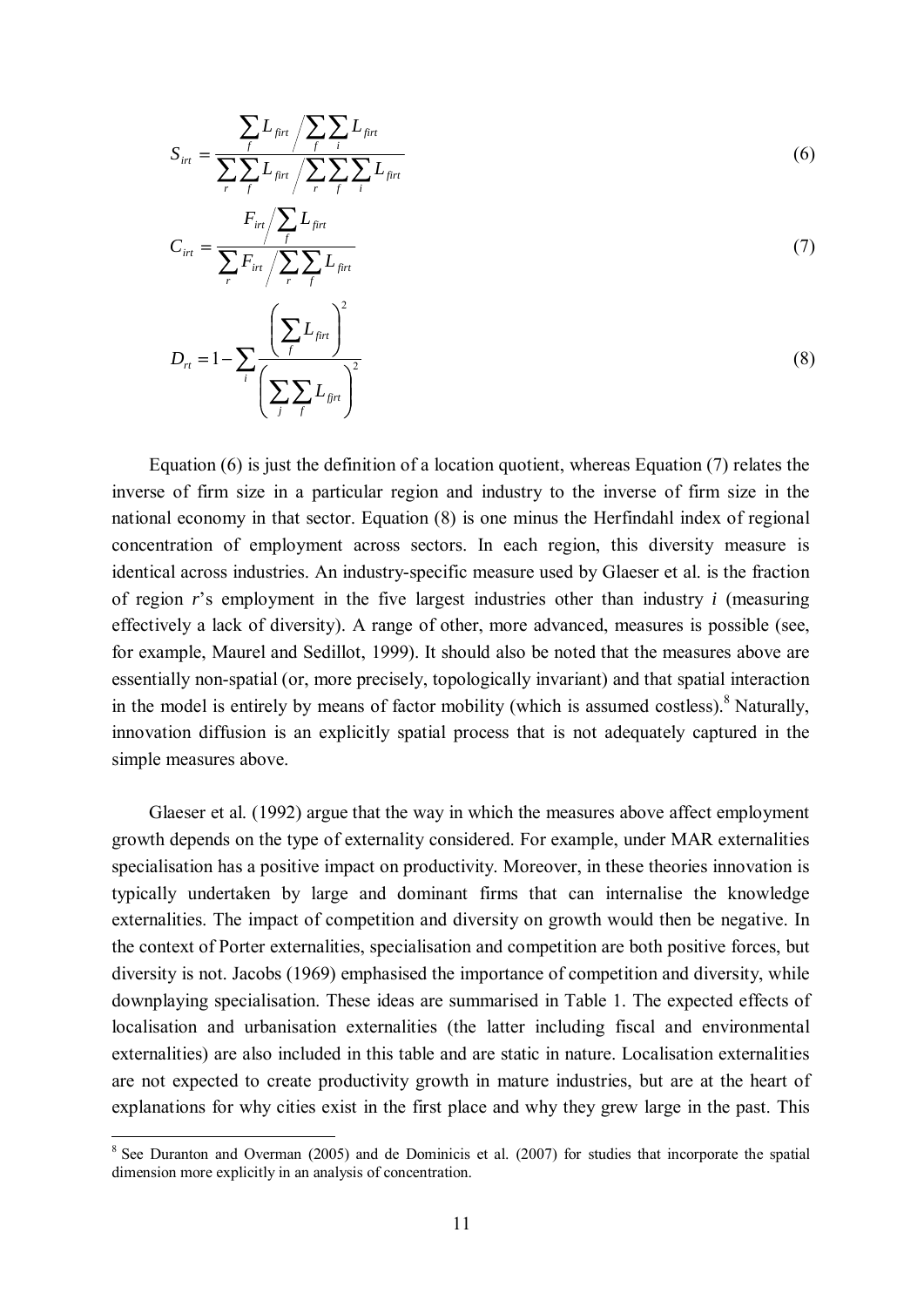also holds for urbanisation externalities (including fiscal externalities) which typically have had a positive effect on employment, although they are increasingly dampened by congestion and pollution effects.

# [ Insert Table 1 around here ]

The theoretical literature has an empirical counterpart that aims at testing the hypotheses that are summarized in Table 1. This empirical literature strongly builds on the seminal contribution by Glaeser et al. (1992). In the next section, we provide a qualitative overview of this literature and the results obtained therein. Section 4 subsequently turns to a more indepth description of the available empirical evidence on the various externalities and aims to provide an explanation for the variation in observed outcomes of the different studies.

# **3. A short review of recent empirical literature on agglomeration and growth**

This section first discusses the way in which Glaeser et al. (1992) have simplified the model discussed in the previous section in order to arrive at a reduced-form equation that can be tested empirically. Next, we turn to a first description of the studies that were conducted following the seminal contribution by Glaeser et al. Apart from discussing the criteria that we adopted for including papers in the database underlying our meta-analysis, we also characterise those papers in terms of their outcomes, regional scope, and the operationalisation of the dependent variable in the analysis (viz. urban growth).

#### *3.1 The Glaeser approach*

The study by Glaeser et al. (1992) builds on a very simple neoclassical model describing the functioning of an economy. The model can be seen as a simplified version of the general equilibrium model described in Section 2. Central in their approach is a production function with 'technology' (*A*) and 'labour' (*l*) as inputs. Under perfect competition, profit maximisation of individual firms results in equality of the marginal value product and the wage rate. Under the assumption of a simple Cobb-Douglas production function  $y_{int} = A_{int} l_{int}^{1-a}$ (with *i* and *r* referring to industry and region respectively, as before), one arrives at the labour demand function:

$$
l_{\rm irr} = \left(\frac{\alpha A_{\rm irr}}{w_{\rm irr}}\right)^{\frac{1}{\alpha}}
$$
(9)

Taking logs on both sides, one can easily arrive at an expression in growth rates:

$$
\alpha \log \left( \frac{l_{int+1}}{l_{int}} \right) = \log \left( \frac{A_{int+1}}{A_{int}} \right) - \log \left( \frac{w_{int+1}}{w_{int}} \right) \tag{10}
$$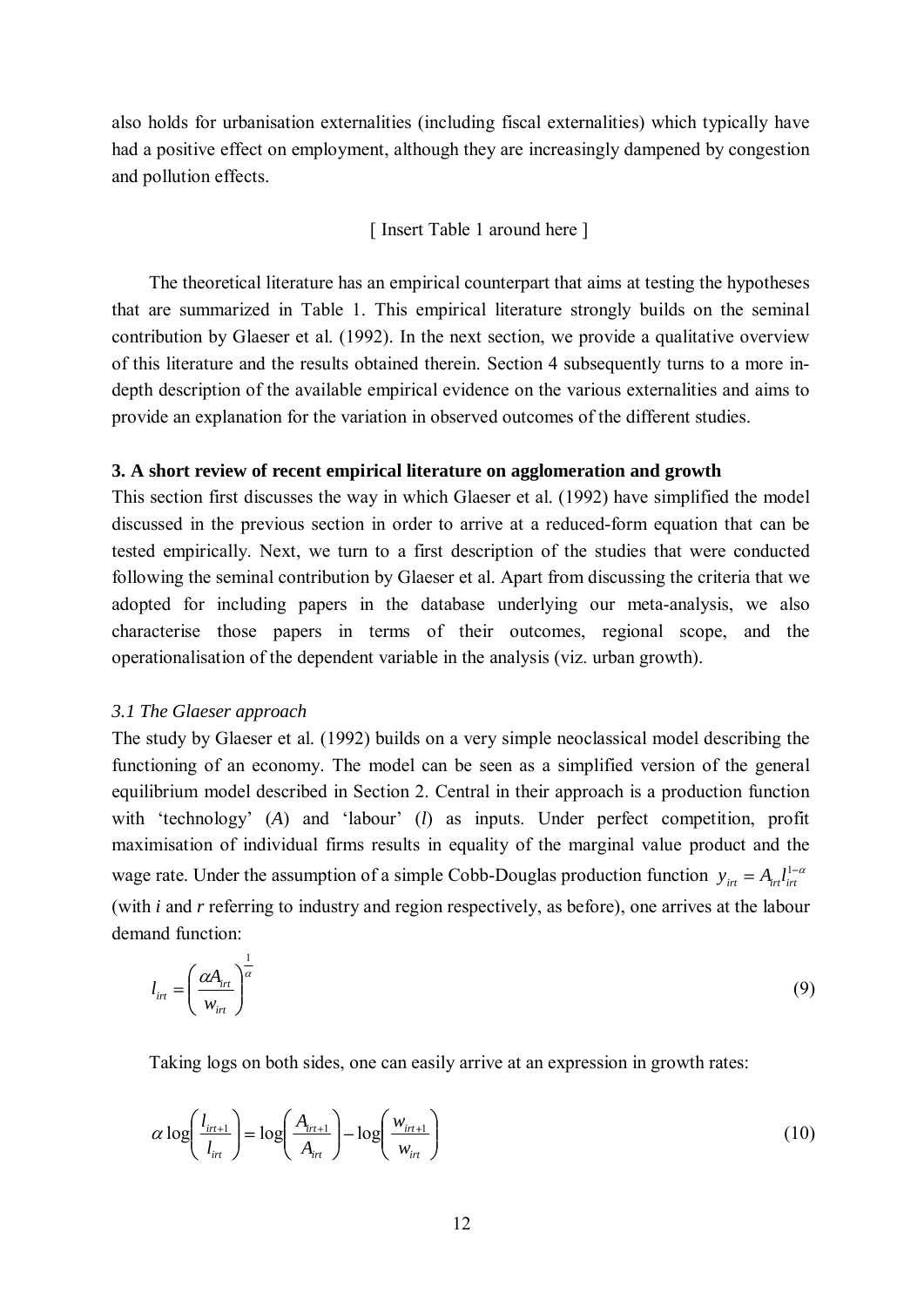This equation simply states that the growth rate of employment – ceteris paribus – positively depends on the growth of the state of technology and negative on the growth rate of wages. The growth rate of technology is subsequently assumed to depend on a national and a local component. The latter is explained from the three externalities identified in Section 2, describing the impacts of specialisation, competition and diversity. So we arrive at:

$$
\log\left(\frac{A_{int+1}}{A_{int}}\right) = \log\left(\frac{A_{it+1, \text{national}}}{A_{it, \text{national}}}\right) + g(\text{specialisation}, \text{composition}, \text{diversity})\tag{11}
$$

which can be substituted into  $(10)$  to yield

$$
\log\left(\frac{l_{ir,t+1}}{l_{irt}}\right) = -\frac{1}{\alpha} \log\left(\frac{w_{ir,t+1}}{w_{irt}}\right) + \frac{1}{\alpha} \log\left(\frac{A_{i,t+1,national}}{A_{i,t, national}}\right) + \frac{1}{\alpha} g(specialisation, competition, diversity)^{9}
$$
(12)

The wage growth term is assumed to be the constant in regressions (i.e. real wages grow equally across industries and regions) and changes in nationwide technology (and prices) are assumed to be captured by growth in nationwide industry employment. In order to test the empirical relevance of the various externalities, a dataset is constructed of growth rates of employment in a range of cities  $(MSA's)$  and mature industries.<sup>10</sup> These growth rates are subsequently regressed on a range of explanatory variables, among which the proxies for the three externalities are of key interest. Other explanatory variables are the aggregate growth of the industry considered at the national level, initial employment in the city-industry, and a dummy indicating presence in the south to allow for some sort of spatial heterogeneity. Overall, the results of the Glaeser study appear particularly consistent with the Jacobs perspective. The effect of specialisation as proxied by the location quotient of the cityindustry is significantly negative. The effect of competition is positive, which is in line with both the views expressed by Jacobs as well as Porter.

The study by Glaeser et al. (1992) was extended in a wide array of directions. It has been applied to different regions and different time periods, different proxies for the externalities have been used, growth has been operationalised in different ways, different estimation techniques have been used, etc. etc. Not surprisingly, these different approaches have led to different conclusions on the relevance of the various externalities in explaining growth. The aim of the remainder of this paper is to provide an up-to-date account of the

<u>.</u>

 $\degree$  Glaeser et al. (1992) actually allow the g function to also vary with initial conditions.

<sup>&</sup>lt;sup>10</sup> Only the six largest industries in each MSA are incorporated in the analysis.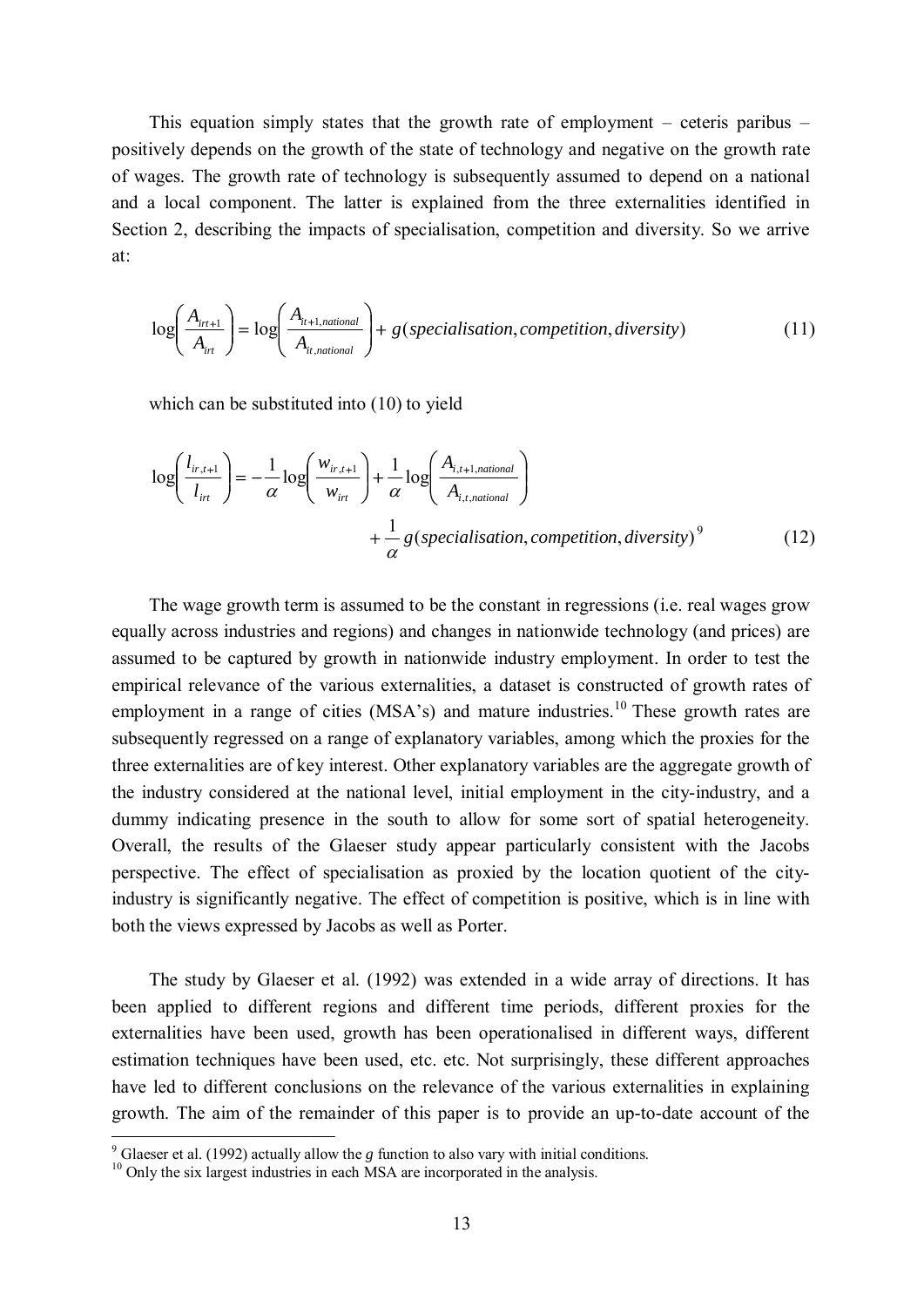available studies and their results. Subsequently, we will try to get a hand on the sources of variation in the observed outcomes.

# *3.2 Selection and first characterisation of individual studies*

In order to acquire a systematic and representative set of journal articles, we used Web of Science (www.isiknowledge.com) to select all articles that cited either Glaeser et al. (1992) or both Porter (1990) and Jacobs (1969). The result was a set of 318 articles covering the period up to April/May 2006. Our selection method results in a well-defined list, which is collected in a quick, efficient, and reproducible manner. However, a consequence of this selection procedure is that it results in a list containing only journal articles. Mostly, no (as yet) unpublished articles, books or book chapters have been included. Furthermore, Web of Science has a bias towards journals written in the English language. To reduce the effects of the two negative effects associated with our selection method, we used the technique of snowballing, viz. carefully scanning through the references of the articles we included. This resulted in four more studies, which Web of Science had not provided us with (among which one French and one Italian).

We subsequently went through all the 322 articles, including in our database only those articles adopting a quantitative approach and including one or more variables corresponding to any of the three variables for specialization, diversity and competition that Glaeser et al. (1992) introduced. In total, 31 articles were found to match Glaeser et al.'s methodology to a sufficient degree, giving us 393 different estimates.<sup>11</sup> They show considerable variation in the direction and significance of the effects found. Table 2 provides information on the studies included, the country to which the analysis pertains, the number of estimates provided by each study, and some characteristics of the dependent variable (viz. whether growth is defined in terms of employment, innovation, productivity, or otherwise). The Table provides a first impression on the variation that is present in the studies. In the next section, we turn to a more elaborate statistical analysis of the available evidence.

[ Insert Table 2 around here ]

### **4. Meta-analysis**

<u>.</u>

Meta-analysis provides the researcher with a useful toolkit to study the sources of variation of study outcomes on particular topic. For excellent overviews of meta-analysis as a tool as well as for recent applications, see for example Florax et al. (2002) and Stanley (2001). This section will proceed by first summarizing the available evidence by means of a simple vote

<sup>&</sup>lt;sup>11</sup> These estimates were derived from 202 estimated equations, where most equations provided information on more than one externality. The number of estimated equations per study included in the database varies between 1 and 22 (see Table 2).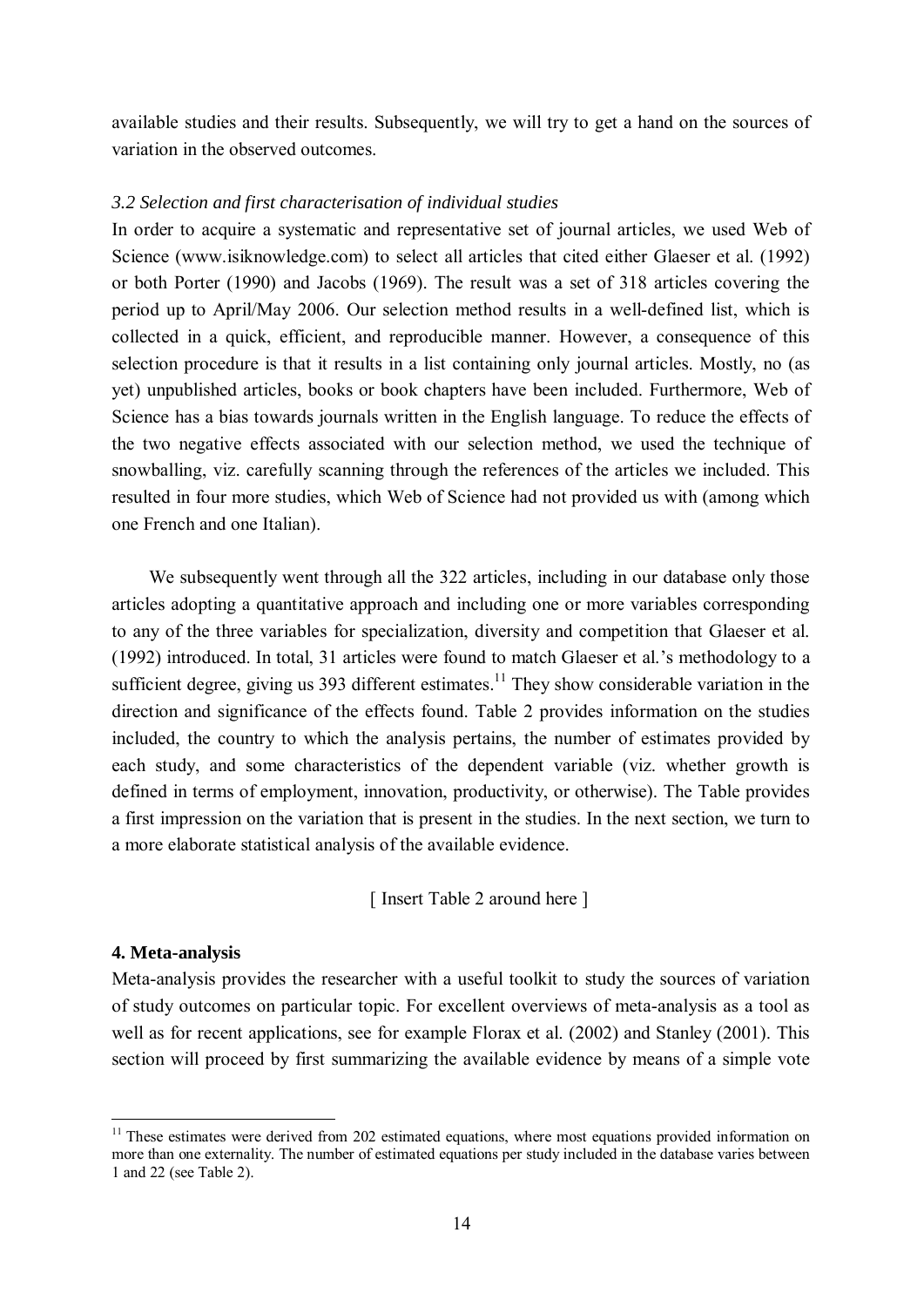count. Subsequently, we describe the results of our attempt to explain the observed variation in outcomes.

#### *4.1 Vote counting*

1

In order to get a first impression of the estimated effects of specialisation, competition and diversity, we have categorised all the available estimates into four classes, viz. significantly negative, insignificantly negative, insignificantly positive and significantly positive. Ideally, we would have used a more refined effect size such as a (semi-) elasticity capturing the effects of specialisation, competition and growth. In the research under consideration, the heterogeneity in terms of both the dependent variable as well as the proxies used for our key variables of interest is so large, that the construction of a common metric to characterise the available empirical evidence is not feasible (or, stated differently, leaves us with extremely small samples). As an aside, our approach implicitly builds on the assumption that all studies – regardless of the exact definition of their dependent variable – are informative on the determinants of growth. In other words, they require us to believe in a positive (possibly sequential) relationship between innovations, $12$  patents, productivity and employment growth. For the moment, we will just make this assumption notwithstanding the fact that there is substantial theoretical literature on the relationships between growth, productivity, R&D, unemployment, etc. $^{13}$ 

The results of this vote-counting exercise are given in Table 3. Several results emerge. First, regarding specialisation there is no clear-cut evidence in the literature regarding its impact on the growth of cities. Although 70% of the available estimates are statistically significant, of those about half are negative (the other half of course being positive). Regarding competition, results are somewhat clearer. Here 60% of the estimated effect sizes are statistically significant and about two-thirds are positive, which is in line with Porter's hypothesis on the importance of competition in promoting urban growth. Finally, we consider the effects of diversity. Here only 50% of the estimates are statistically significant. Out of those, however, more than 75% point at a positive effect of diversity on urban growth.

[ Insert Table 3 around here ]

Taken together, the first results of our meta-analysis tend to re-confirm the conclusions in Glaeser et al. (1992). There is substantial evidence for positive and significant effects of

<sup>&</sup>lt;sup>12</sup> Arundel and Hollanders (2006) stress that the relationship between R&D, invention and innovation is a lot less clear than is often supposed among policy makers. We could include R&D expenditure as an extra stage before innovations, using some kind of knowledge production function, but R&D was not to be found in the studies under consideration here (see Griliches, 1979, and Cameron, 1996, for an analysis of the effectiveness of R&D).

<sup>&</sup>lt;sup>13</sup> See, for example, Daveri and Tabellini (2000) and de Groot (2000) for some examples of studies in this area of research.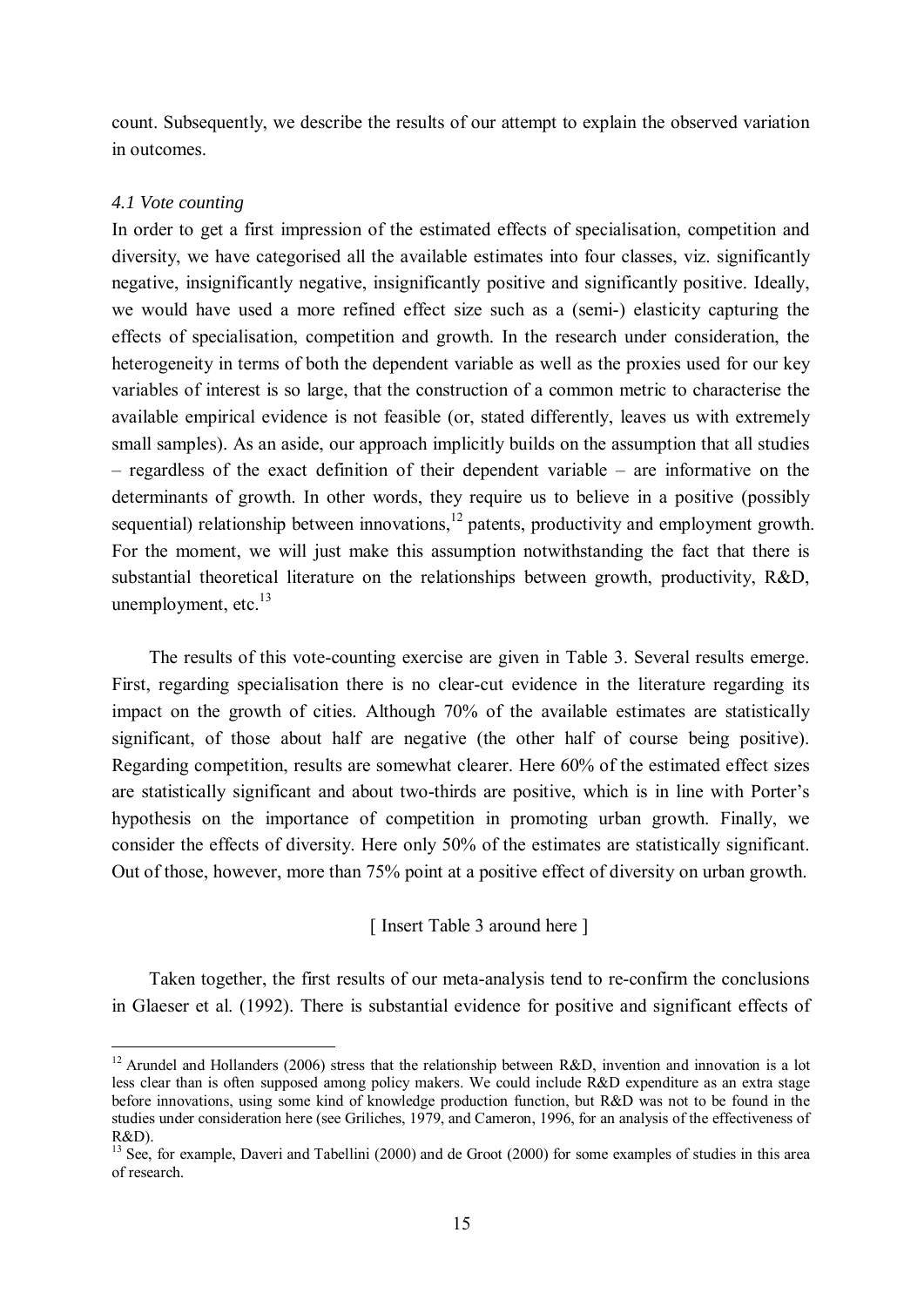diversity and competition on urban growth, whereas the results regarding the effects of specialisation are highly ambiguous. In the next sub-section, we will provide a more detailed statistical analysis of the estimates that have been found in the literature and we will aim at explaining the sources of the variation that is present.

# *4.2 Meta-regression analysis*

1

The previous discussions have pointed at the fact that both theoretically as well as empirically, there is lack of clear-cut evidence on the importance of the three dynamic externalities driving economic growth. This sub-section aims to take the descriptive analysis in the previous section one step further by considering the relevance of several sources of heterogeneity. We proceed by first describing the potential sources of heterogeneity in study outcomes. Next, we describe the results of an ordered probit analysis and we conclude with a discussion of the main results.

# *4.2.1 Sources of variation in estimated effect sizes*

Some of the sources of variation were already identified in Table 2. They relate to the way in which the dependent variable in the analysis has been measured (viz. employment growth, productivity growth, patents or innovations, or other measures), the level of regional aggregation and the country covered in the analysis. Further heterogeneity is present in the sectoral coverage in the analysis. In our meta-analysis, we operationalise the characteristics of the dependent variable by means of several dummies and a continuous variable. The dummies measure whether the dependent variable is measured in terms of employment, patents or innovations, or productivity. Sectoral coverage is measured by two dummies that indicate whether the analysis is exclusively focused on the high-tech sector and whether the service sector has been included, respectively. Finally, we add a variable capturing the average population density of the units of observation included in the primary analysis. This captures in a simple and fairly comparable way an essential element of the regional aggregation of the analysis.<sup>14</sup>

A second set of factors that might affect the outcomes of the analyses concerns the empirical operationalisation of the key variables of interest, viz. specialisation, competition and diversity. First, the results for, for example, specialisation might be affected by the inclusion (or not) of a proxy for competition or diversity. Second, the exact empirical operationalisation can matter. Considering specialisation, it is likely to matter whether specialisation is measured as a location quotient (viz. the share of a sector in regional employment relative to the national average) or just as a share in regional employment or

<sup>&</sup>lt;sup>14</sup> This variable describing the mean population density of the regions included in the study was constructed based on data on the regions included in the primary analyses (mainly from national statistical offices). We have also considered the average surface area and population size separately, but that did not lead to different results. Details are available upon request.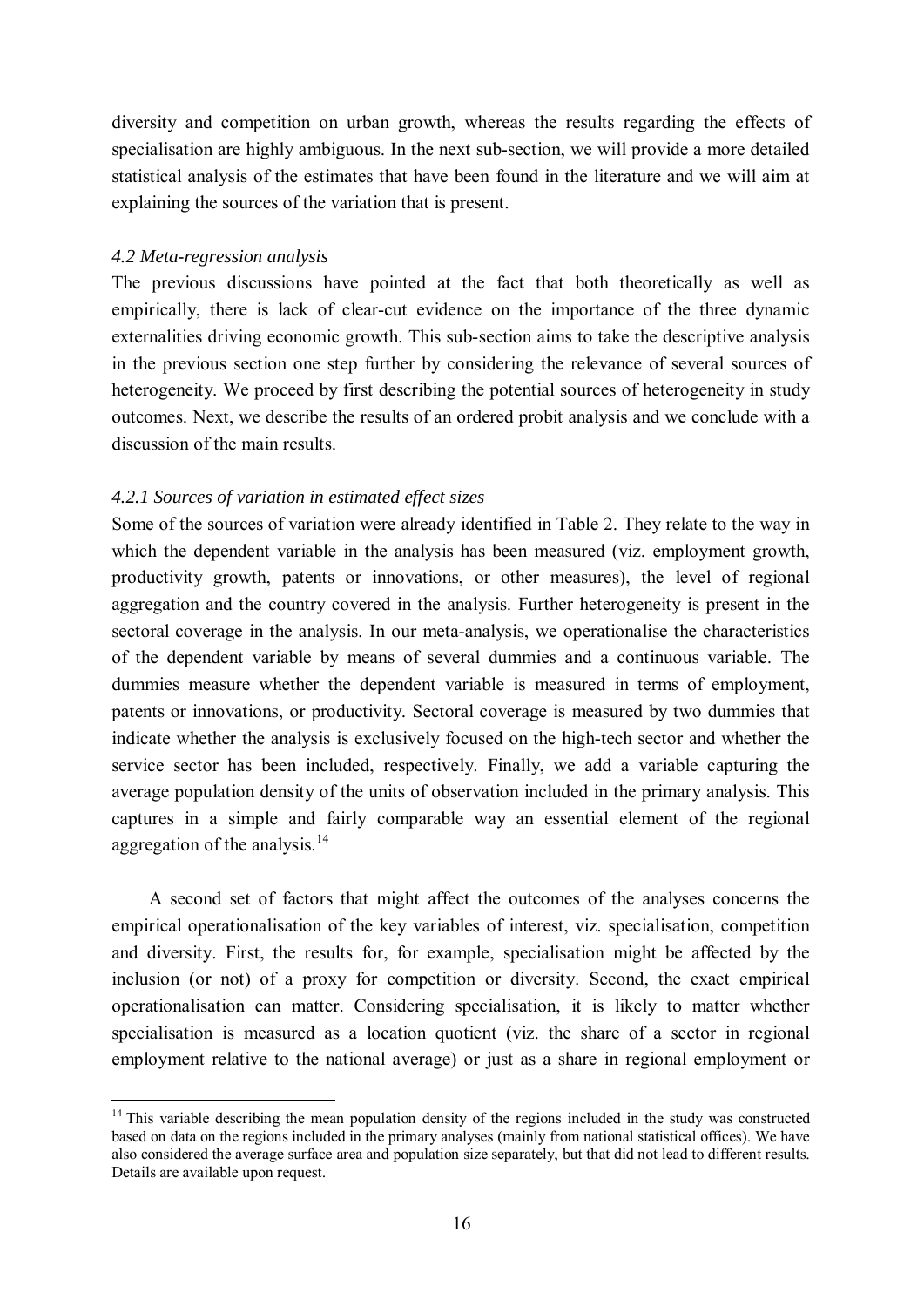total sectoral employment. For competition, different measures are used, among which number of establishments in a sector and the inverse of the average firm size in a sector feature most prominently. Regarding diversity, the crucial distinction is between studies that use the share of, for example, the five largest sectors and studies that use more continuous variables such as a relative diversity index, a Herfindahl index or a Gini coefficient. All these differences are captured by simple dummy variables.

A final set of factors that we consider relates to other data-characteristics and the presence of additional control variables. These are the period covered by the analysis (captured by the mean year of the analysis to which the data pertain), the length of the period covered (to distinguish between more long-run and short-run effects), the region covered in the analysis (taking Europe as the omitted category and considering Asia and the USA by means of dummies), the inclusion (or not) of investments, educational variables, wages and geographical variables as controls in the primary analysis, the estimation technique (distinguishing between panel and cross-sectional approaches), and the year of publication of the study.

#### *4.2.2 Results from the ordered probit analysis*

<u>.</u>

In this section, we present the estimation results aimed at uncovering the factors explaining the direction and statistical significance of estimates obtained from the primary studies on the impact of specialisation, competition and diversity on urban growth. We estimate an ordered probit model distinguishing between the four ordered categories that were introduced in Section 4.1. The estimation of an ordered probit model is common practice in a situation where the construction of a common metric to characterise the variation in the underlying primary studies is problematic. A downside of it is that it neglects information on the extent of statistical significance which is contained in, for example, the *t*-statistics of the estimated coefficients.15

The ordered probit model assumes the presence of a latent variable,  $y^*$  that can be explained by a set of explanatory variables *xi* such that:

$$
y^* = \sum_i \beta_i x_i + \varepsilon \tag{13}
$$

where  $\varepsilon$  is an error term that is assumed to be normally and i.i.d. distributed. We only have information on the categorical variable *y* consisting of the four categories discussed above, This observed variable has the following structure:

<sup>&</sup>lt;sup>15</sup> We refer to Koetse et al. (2006) for an example of an analysis along those lines and a comparison with a more simple ordered-probit analysis.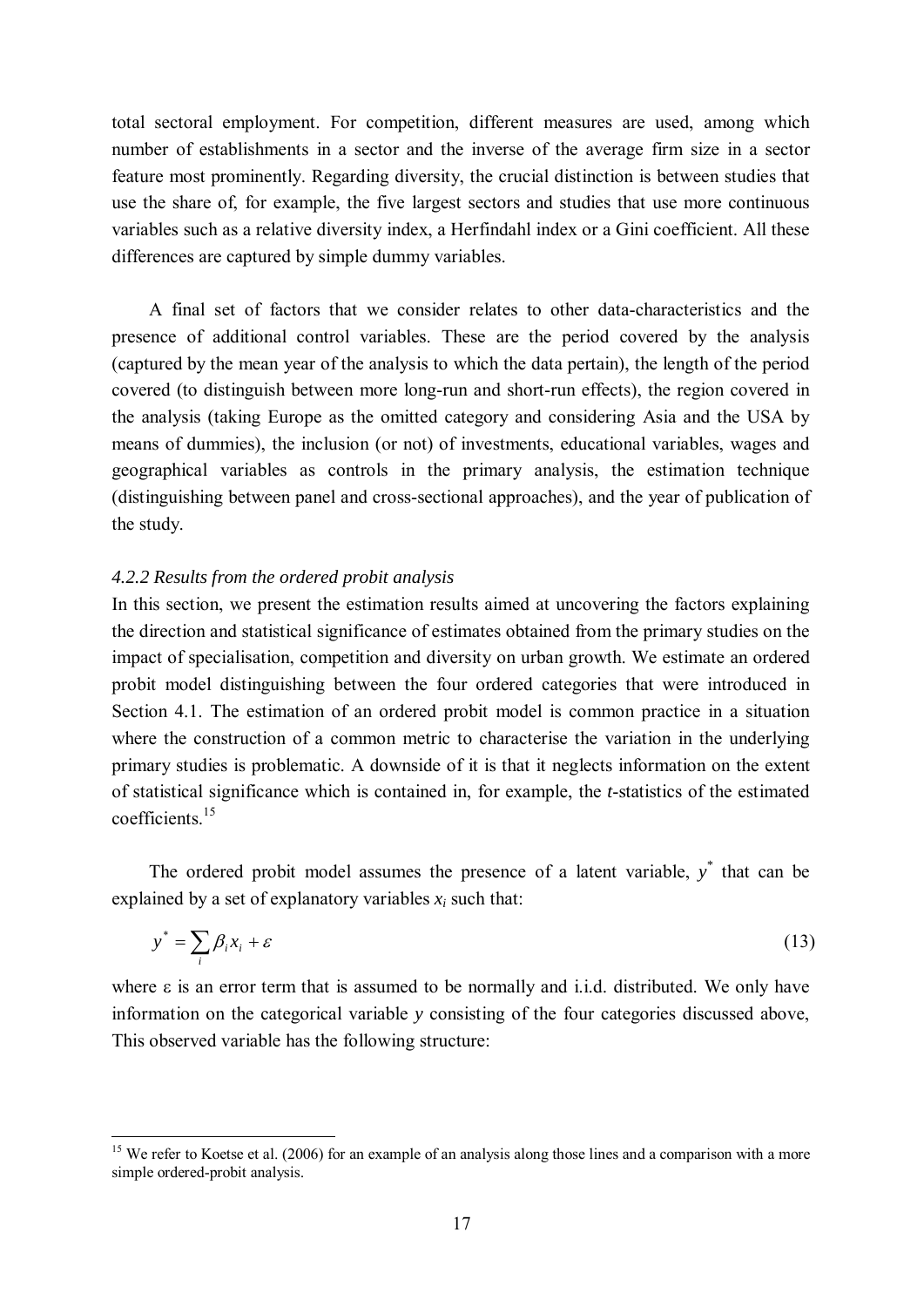3 \* 3 \* 2 2 \* 1 1 \* 3 2 1 0 μ μ μ μ μ μ = > = < ≤ = < ≤ = ≤ *y if y y if y y if y y if y* (14)

where the  $\mu$ -parameters are estimated by the model, along with the  $\beta$ 's. It is important to note that the interpretation of the estimated coefficients of an ordered probit analysis is not straightforward, since the estimated coefficients only convey information on changes in the probability of finding an estimated in the extreme left and right category. In order to facilitate the interpretation, we will focus our discussion of the results on the *marginal* effects which represent the change in the probably of finding an estimate in one of the four categories in response to a change of one of the explanatory variables.

The results of our ordered probit analysis are given in Table 4. The results for the variation in the effects of specialisation, competition and diversity on urban growth are given in the three respective columns. The explanatory variables capture the sources of variation that were discussed in Section 4.2.1. For specialisation, competition and diversity, respectively, 60%, 53% and 59% of the observations are predicted correctly by our model.

## [ Insert Table 4 around here ]

Before turning to a detailed discussion of the interpretation of these results, we compute the marginal effects. These facilitate the comparison of the outcomes for the different explanatory variables (see, for example, Greene, 2000, p. 878). The results are described in Table 5. All marginal effects are taken at the mean value of all other variables.<sup>16</sup> For the dummy variables, the marginal effects describe the increase in the probability of finding an outcome in one of the four categories of the dependent variable between the situation in which the value for a particular dummy is equal to zero and the situation in which it is one. For the continuous variables, the marginal effects are associated with an increase of the dependent variable by one. In case of the standardised variables, these correspond to an increase of the dependent variable by one standard deviation.

#### [ Insert Table 5 around here]

#### *4.2.3 Discussion of the results*

<u>.</u>

In this sub-section, we will discuss the most important results of our analysis as described in Tables 4 and 5. Let us first turn to the results regarding the characteristics of the dependent

<sup>&</sup>lt;sup>16</sup> Alternatively, we could have evaluated at the median. This turns out to have only limited impact on the outcomes. Details are available upon request.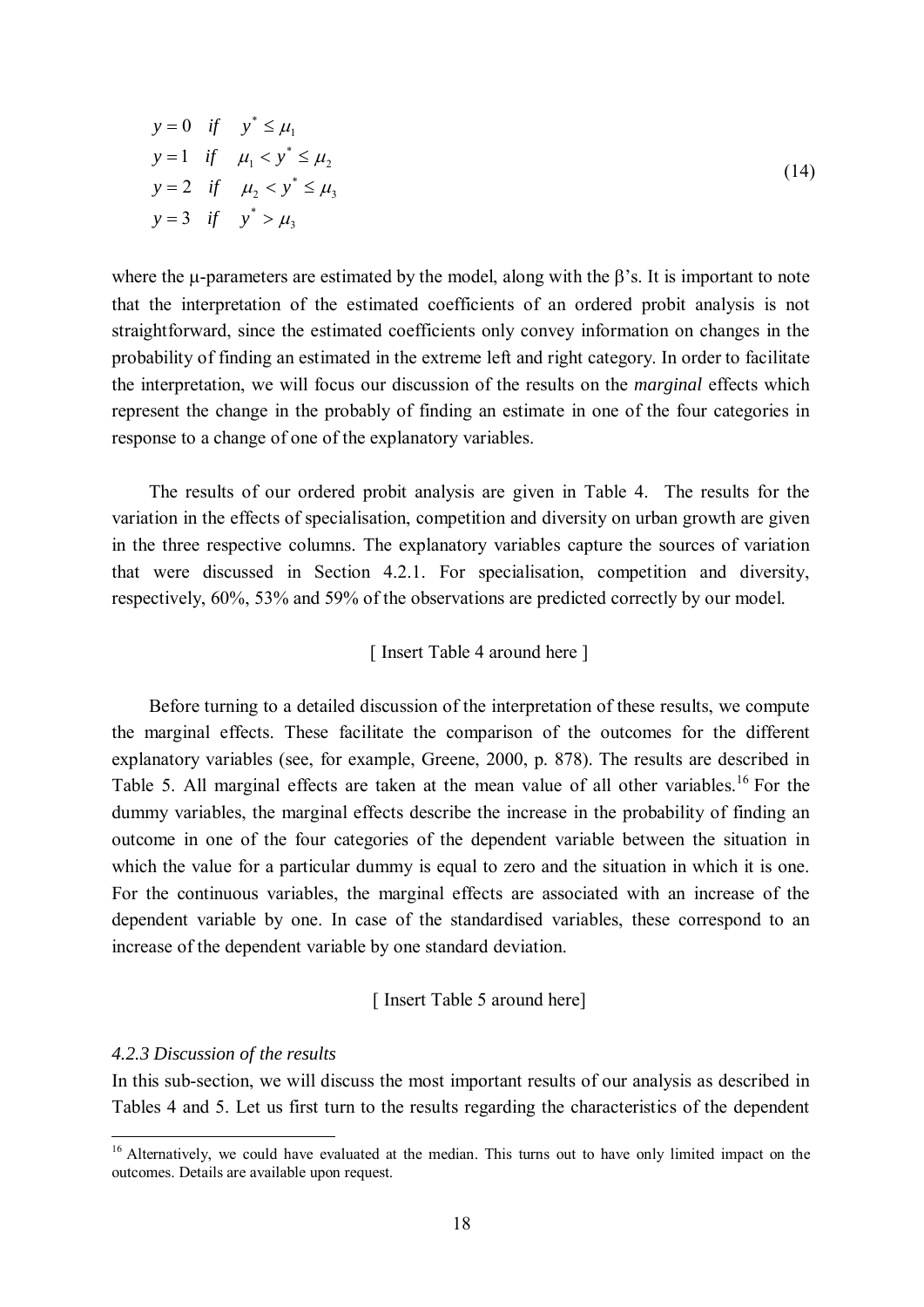variable. For all three effects, the chances of finding significantly positive effects are substantially larger when measuring growth in terms of employment than in terms of productivity. This casts some doubts on the appropriateness of using employment as a proxy for technological development. Also interesting is that diversity tends to have a strongly significant positive effect if growth is measured in terms of innovation. This underlines the theory of Duranton and Puga (2001) who argue that innovation benefits from diversified or 'nursery' cities. Finally, it appears that the effect of diversity on urban growth is heterogeneous with respect to the sector considered. Studies that exclusively focus on the high-tech sector tend to find particularly strong and positive effects of diversity on urban growth. Carlino and Hunt (2007) find in this context that a more competitive local market structure increases innovation, but the effect is insignificant in Table 4 for studies of hightech sectors.

Regarding the regions that are considered, we find that population density significantly and positively affects the chances of finding positive effects of specialisation on urban growth. This is an indication that indeed the level of spatial aggregation tends to matter for observed outcomes. Furthermore, the effects of specialisation, competition and diversity are hardly different between Europe and the USA. This result suggests that flexibility of goods and labour markets that differentiates – among many other factors – the USA from Europe has limited impact on the strength with which agglomerative forces function. These similarities are in contrast to Asia where the chances of finding positive effects for specialisation are limited whereas the chances of finding positive effects for diversity are relatively large.

A third set of results points at the potential importance of the time dimension. Both the effect of the length of the period covered in the analysis as well as the use of panel techniques (as opposed to pure cross-section techniques) are indicative in this respect. For specialisation in particular, it turns out that using cross-section techniques considering longer time periods tends to increase the chances of finding significantly positive effects. This can be interpreted as an indication that especially the effects of specialisation take time before they result in urban growth (using the fact that cross-section techniques and the consideration of long time periods help in identifying true long-run effects in primary analyses). We can also reason that apparently agglomeration forces still overcome negative externalities in the long run, and that therefore our findings support Glaeser's statement that cities are not dying (Glaeser, 1998).

A fourth set of results relate to the specification of the key variables of interest. Apart from the fact that the inclusion of specialisation, competition and diversity evidently have an impact on the estimated effects of the key variable of interest, two results stand out in particular. First, measuring specialisation as a location quotient (viz. relative to a national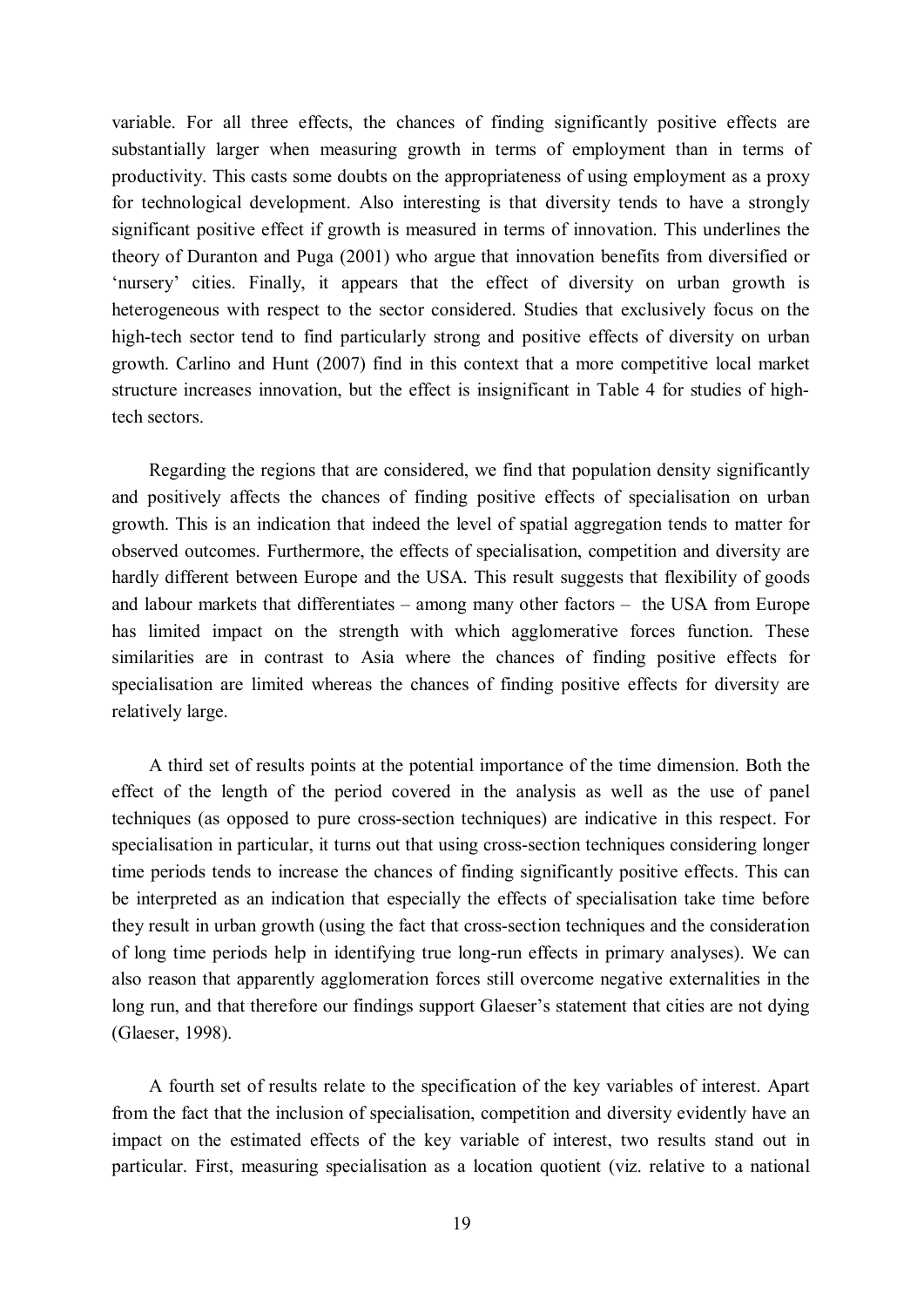average) has a significantly positive effect on the chance if finding a positive effect of specialisation. This brings us to a more theoretical discussion as to whether it is absolute or relative size that matters in explaining variation in urban growth. It is not evident which is the preferable proxy for specialisation and scale. What is clear, however, is that the choice that is made tends to affect the outcome of the analysis substantially. Second, it stands out that studies that proxy diversity by means of a simple measure capturing the employment share of the five largest sectors (effectively measuring a lack of diversity) tend to find more positive effects of diversity than studies that use more refined measures to characterise diversity.

Finally, the inclusion of proxies for physical and human capital affect the outcomes for especially specialisation and also diversity, whereas the inclusion of wages has a limited effect on the variation in outcomes in the primary studies. There also is no discernible effect of the year of publication.

## **5. Conclusions**

This paper has reviewed the theoretical background behind the empirical analysis of the growth of cities (and their hinterland) and subsequently looked into the available empirical evidence on the importance of three externalities in explaining urban growth, viz. MAR externalities, Porter externalities and Jacobs externalities. The latter was done by means of a meta-analysis. The overall evidence of the meta-analysis based on a simple counting of conclusive effect sizes reveals that relatively many primary studies conclude in favour of significantly positive effects of diversity and competition on growth. No clear-cut evidence was found for the effects of specialisation.

The meta-regression analysis points at several fruitful directions for further research. First, we found quite some strong indications for sectoral, temporal and spatial *heterogeneity* of the effects of specialisation, competition and diversity on urban growth. For example, high-tech sectors undergo stronger effects of diversity than other sectors, just as more recent data also find stronger effects for diversity and for specialization. Finally, in studies using data from (east) Asia, specialization is found to be a less important factor than elsewhere, while again diversity has more influence. Such heterogeneity typically remains unnoticed in primary studies which tend to focus the analysis on a specific region, sector or time period. It calls, for example, for research focusing on the dependency of the strength of agglomerative forces on the stage of development of the region, but also of the sector. This may enhance our insights into challenging questions as to whether in the knowledge-driven post-industrial economy of producer and consumer services characterised by many young and small firms, Jacobs externalities are more important. Second, the level of regional *aggregation* matters for the strength with which the agglomeration forces are operational. Especially for specialization, population density has a positive influence on the results found. This gives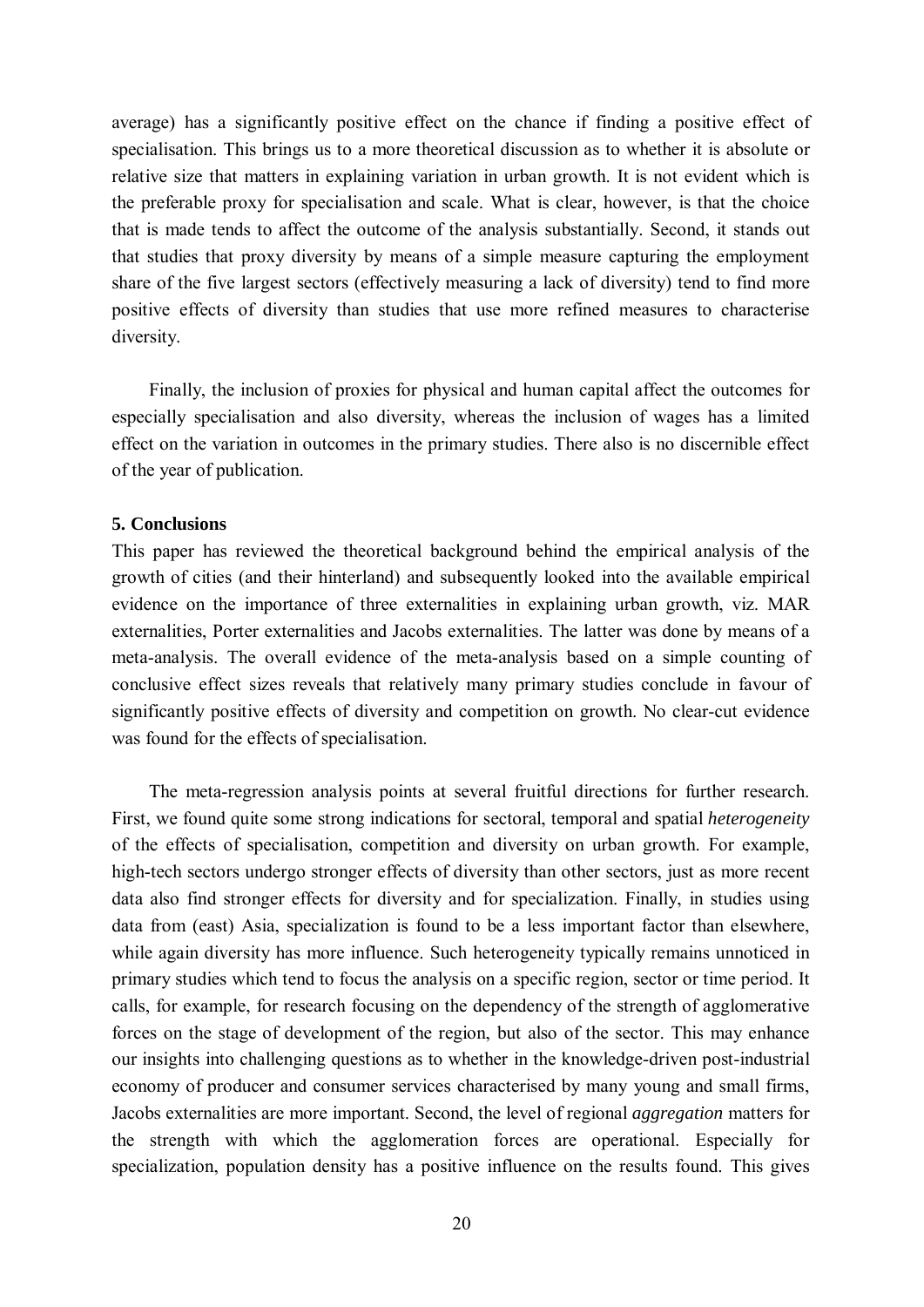rise to interesting questions regarding the transmission mechanisms through which the externalities function. More theoretical as well as empirical work investigating these issues is warranted. We also found that including *control variables* on investments or capital stock and education has substantial effects on our key variables of interest. Similar effects may be expected from factors such as social capital and trust, risk-taking and entrepreneurship, infrastructure, presence of multinational firms, R&D policies and institutions. More research on the role of such factors in determining the strength with which agglomerative forces are operating is warranted. Finally, we confirm the need for more attention to the *specification* of the key variables of interest. Again, further theoretical as well as empirical research along these lines is called for.

#### **References**

Acs, Z.J. (2006): *The Growth of Cities*, Edward Elgar, Cheltenham.

- Acs, Z.J. and C. Armington (2004): 'Employment Growth and Entrepreneurial Activity in Cities', *Regional Studies,* 38, pp. 911-927.
- Andersson, R., J.M. Quigley and M. Wilhehnsson (2005): 'Agglomeration and the Spatial Distribution of Creativity', *Papers in Regional Science,* 84, pp. 445-464.
- Arundel, A. and H. Hollanders (2006): *Searching the Forest for the Trees: "Missing" Indicators of Innovation,* Trend Chart Methodology Report, no. 2006, Maastricht.
- Baptista, R. and G.M.P. Swann (1999): 'A Comparison of Clustering Dynamics in the US and UK Computer Industries', *Journal of Evolutionary Economics,* 9, pp. 373-399.
- Baptista, R. and P. Swann (1998): 'Do Firms in Clusters Innovate More?', *Research Policy,* 27, pp. 525-540.
- Barro, R.J. and Sala-i-Martin, X. (2004): *Economic Growth*, MIT Press, Cambridge (MA).
- Batisse, C. (2002): 'Dynamic Externalities and Local Growth A Panel Data Analysis Applied to Chinese Provinces', *China Economic Review,* 13, pp. 231-251.
- Black, D. and V. Henderson (1999): 'A Theory of Urban Growth', *Journal of Political Economy,* 107, pp. 252-284.
- Bodvarsson, B., J.J. Lewer, and H.F. Van den Berg (2007): *Measuring Immigration's Effects on*  Labor Demand: A Reexamination of the Mariel Boatlift, unpublished manuscript.
- Boschma, R.A. and A.B.R. Weterings (2005): 'The Effect of Regional Differences on the Performance of Software Firms in the Netherlands', *Journal of Economic Geography,* 5, pp. 567- 588.
- Bradley, R. and J.S. Gans (1998): 'Growth in Australian Cities', *Economic Record,* 74, pp. 266-278.
- Brakman, S. and Heijdra, B.J. (2004): *The Monopolistic Competition Revolution in Retrospect*, Cambridge University Press, Cambridge.
- Cainelli, G. and R. Leoncini (1999): 'Esternalità e Sviluppo Industriale di Lungo Periodo in Italia. Una Analisi a Livello Provinciale', *L'industria (NS),* 20, pp. 147-166.
- Cameron, G. (1996): *Innovation and Economic Growth*, PhD Thesis, University of Oxford, Oxford.
- Capello, R. (2004): 'Beyond Optimal City Size: Theory and Evidence Reconsidered', in: R. Capello and P. Nijkamp (eds), *Urban Dynamics and Growth: Advances in Urban Economics*, pp. 57-85, Elsevier, Amsterdam.
- Carlino, G. and Hunt, R. (2007): 'Innovation Across U.S. Industries: The Effects of Local Economic Characteristics', Federal Reserve Bank of Philadelphia Working Paper 07-28.
- Cheshire, P.C. and E.J. Malecki (2004): 'Growth, Development, and Innovation: A Look Backward and Forward', *Papers in Regional Science,* 83, pp. 249-267.
- Christaller, W. (1966): *The Central Places of Southern Germany (first published in German in 1933)*, Prentice Hall, Englewood Cliffs (NJ).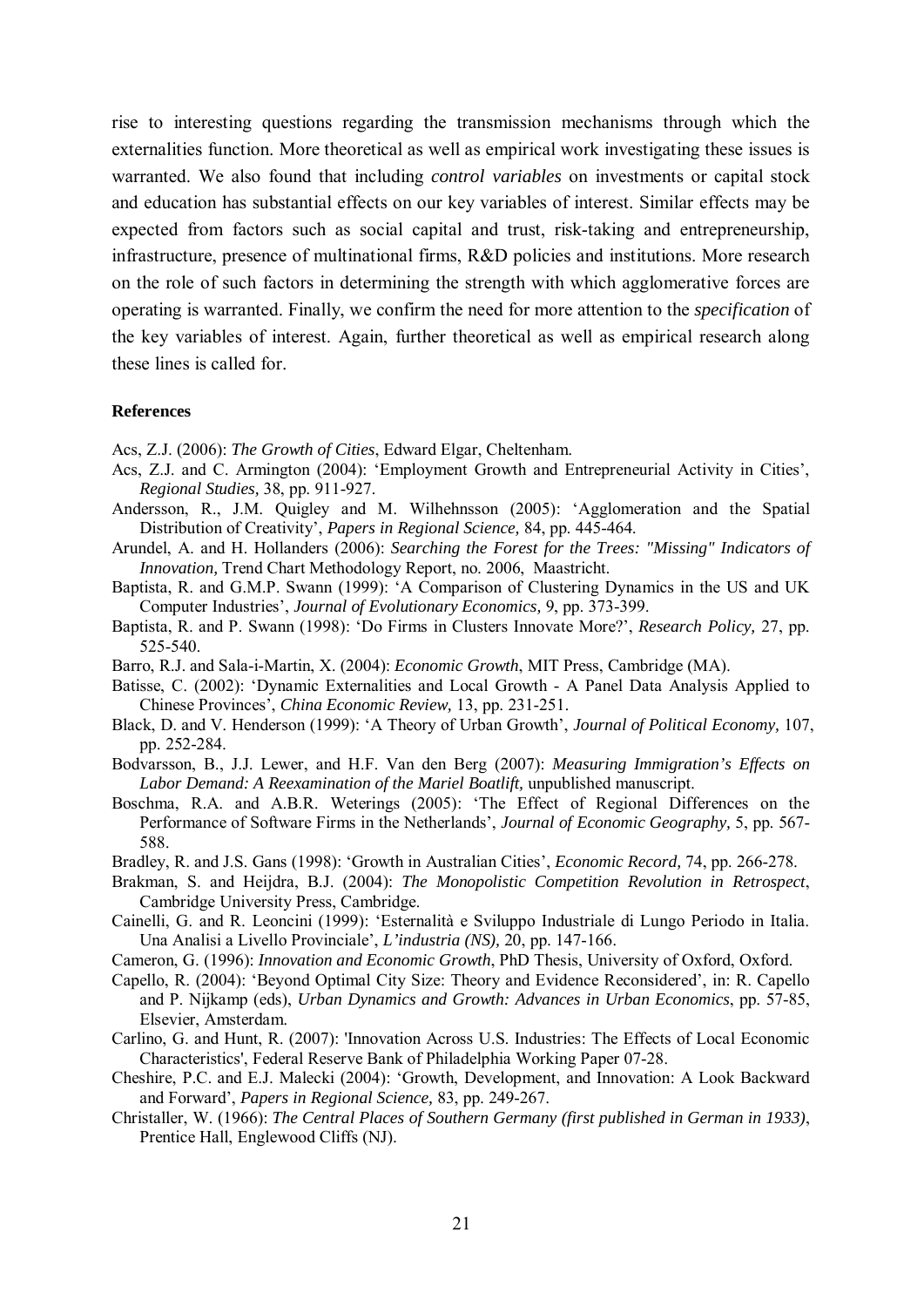- Combes, P.P. (2000): 'Economic Structure and Local Growth: France, 1984-1993', *Journal of Urban Economics,* 47, pp. 329-355.
- Combes, P.P., T. Magnac and J.M. Robin (2004): 'The Dynamics of Local Employment in France', *Journal of Urban Economics,* 56, pp. 217-243.
- Daveri, F. and G. Tabellini (2000): 'Unemployment, Growth and Taxation in Industrial Countries', *Economic Policy,* 30, pp. 49-88.
- de Dominicis, L., G. Arbia and H.L.F. de Groot (2007): *Spatial Distribution of Economic Activities in Local Labour Market Areas: The Case of Italy,* Tinbergen Institute Discussion Paper, forthcoming, Amsterdam-Rotterdam.
- de Groot, H.L.F. (2000): *Growth, Unemployment and Deindustrialization*, Edward Elgar, Cheltenham.
- Dekle, R. (2002): 'Industrial Concentration and Regional Growth: Evidence from the Prefectures', *Review of Economics and Statistics,* 84, pp. 310-315.
- Duranton, G. and D. Puga (2001): 'Nursery Cities: Urban Diversity, Process Innovation, and the Life Cycle of Products', *American Economic Review,* 91, pp. 1454-1477.
- Duranton, G. and H.G. Overman (2005): 'Testing for Localization Using Micro-Geographic Data', *Review of Economic Studies,* 72, pp. 1077-1106.
- Feldman, M.P. and D.B. Audretsch (1999): 'Innovation in Cities: Science-based Diversity, Specialization and Localized Competition', *European Economic Review,* 43, pp. 409-429.
- Florax, R.J.G.M., H.L.F. de Groot and R.A. de Mooij (2002): *Meta-analysis: A Tool for Upgrading Inputs of Macroeconomic Policy Models,* Tinbergen Institute Discussion Paper, no. TI-2002- 041/3, Amsterdam-Rotterdam.
- Florida, R. (2002): *The Rise of the Creative Class: And How It's Transforming Work, Leisure, Community and Everyday Life*, Basic Books, New York.
- Fujita, M. and Thisse, J.F. (2002): *Economics of Agglomeration: Cities, Industrial Location, and Regional Growth*, Cambridge University Press, Cambridge.
- Glaeser, E.L. (1998): 'Are Cities Dying?', *Journal of Economic Perspectives,* 12, pp. 139-160.
- Glaeser, E.L. (2000): 'The New Economics of Urban and Regional Growth', in: G.L. Clark, M.P. Feldman, and M.S. Gertler (eds), *The Oxford Handbook of Economic Geography*, pp. 83-98, Oxford University Press, Oxford.
- Glaeser, E.L., H.D. Kallal, J.A. Scheinkman and A. Shleifer (1992): 'Growth in Cities', *Journal of Political Economy,* 100, pp. 1126-1152.
- Greene, W.H. (2000): *Econometric Analysis*, Prentice-Hall, Upper Saddle River (NJ).
- Greunz, L. (2004): 'Industrial Structure and Innovation Evidence from European Regions', *Journal of Evolutionary Economics,* 14, pp. 563-592.
- Griliches, Z. (1979): 'Issues in Assessing the Contribution of Research and Development to Productivity Growth', *Bell Journal of Economics,* 10, pp. 92-116.
- Henderson, J.V. and Wang, H.G. (2007) 'Urbanization and City Growth: The Role of Institutions', *Regional Science and Urban Economics*, 37, pp. 283-313.
- Harrison, B., M.R. Kelley and J. Gant (1996): 'Specialization versus Diversity in Local Economies: The Implications for Innovative Private-Sector Behavior', *Cityscape: A Journal of Policy Development and Research,* 2, pp. 61-93.
- Henderson, V., A. Kuncoro and M. Turner (1995): 'Industrial Development in Cities', *Journal of Political Economy,* 103, pp. 1067-1090.
- Jacobs, J. (1969): *The Economy of Cities*, Random House, New York.
- King, C., A.J. Silk and N. Ketelhohn (2003): 'Knowledge Spillovers and Growth in the Disagglomeration of the US Advertising-agency Industry', *Journal of Economic Managemenet Strategy,* 12, pp. 327-362.
- Koetse, M.J., H.L.F. de Groot and R.J.G.M. Florax (2006): *The Impact of Uncertainty on Investment: A Meta-analysis,* Tinbergen Institute Discussion Paper, no. TI 2006-060/3, Amsterdam-Rotterdam.

Krugman, P.R. (1995): *Development, Geography, and Economic Theory*, MIT Press, Cambridge, MA.

Lee, B.S., K. Sosin and S.H. Hong (2005): 'Sectoral Manufacturing Productivity Growth in Korean Regions', *Urban Studies,* 42, pp. 1201-1219.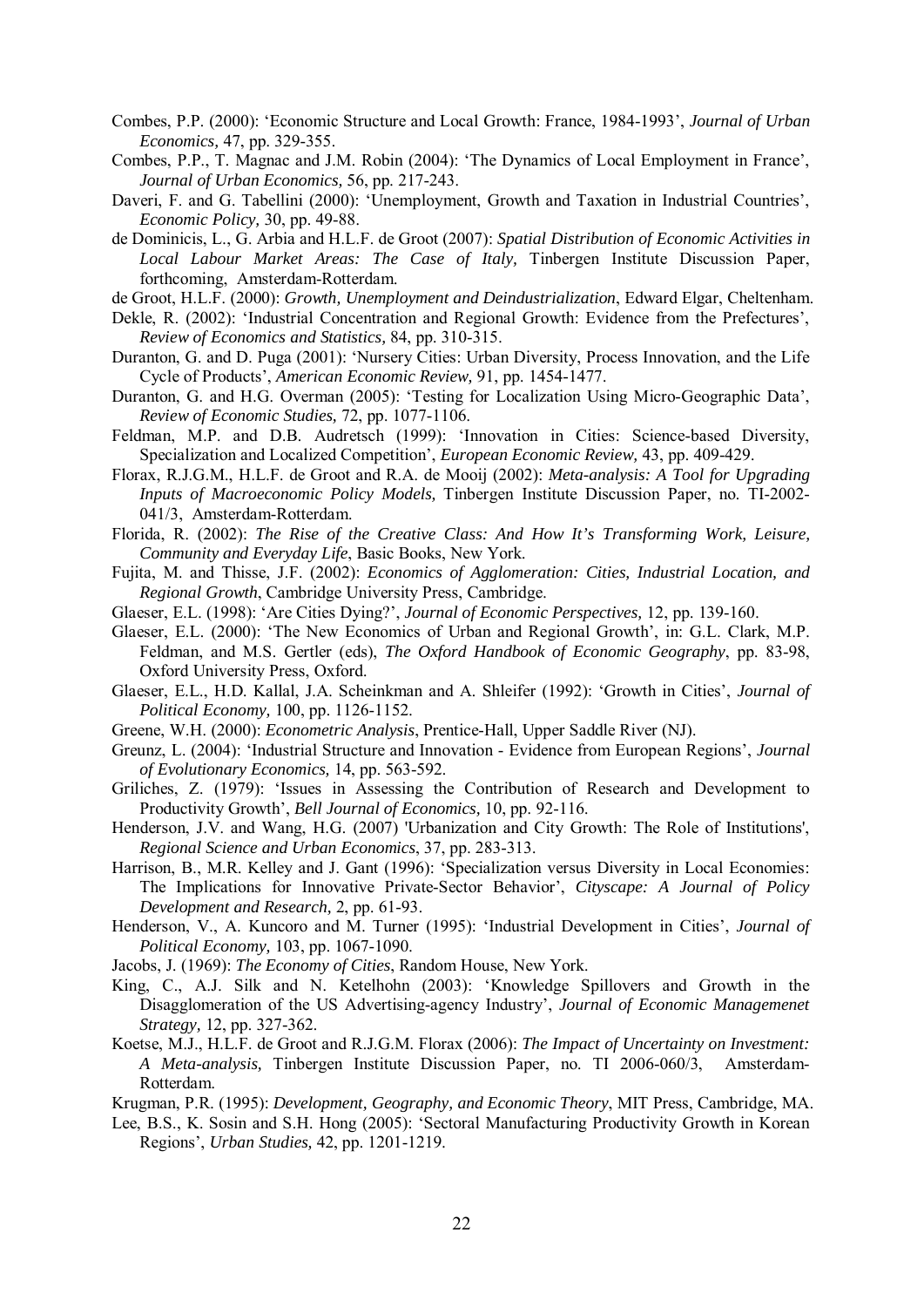- Lipsey, R.G., Carlaw, K.I. and Bekar, C.T. (2005): *Economic Transformations: General Purpose Technologies and Long Term Economic Growth*, Oxford University Press, Oxford.
- Lösch, A. (1954): *The Economics of Location (first published in German in 1940)*, Yale University Press, New Haven (CN).
- Malpezzi, S., K.Y. Seah and J.D. Shilling (2004): 'Is It What We Do or How We Do It? New Evidence on Agglomeration Economies and Metropolitan Growth', *Real Estate Economics,* 32, pp. 265-295.
- Marshall, A. (1890): *Principles of Economics: An Introductory Volume*, Macmillan, London.
- Massard, N. and S. Riou (2002): 'L'Impact des Structures Locales sur l'Innovation en France: Spécialisation ou Diversité?', *Revue Région et Développement,* 16, pp. 111-136.
- Maurel, F. and Sedillot, B. (1999): 'A Measure of the Geographic Concentration in French Manufacturing Industries', *Regional Science and Urban Economics*, 29, pp. 575-604.
- Melo, P. (2007) Urban Agglomeration and Productivity: A Meta-Analysis. Centre for Transport Studies, Imperial College London.
- Mody, A. and F.Y. Wang (1997): 'Explaining Industrial Growth in Coastal China: Economic Reforms ... and What Else?', *World Bank Economic Review,* 11, pp. 293-325.
- Mukkala, K. (2004): 'Agglomeration Economies in the Finnish Manufacturing Sector', *Applied Economics,* 36, pp. 2419-2427.
- Mulder, P., H.L.F. de Groot and M.W. Hofkes (2001): 'Economic Growth and Technological Change: A Comparison of Insights from a Neoclassical and an Evolutionary Perspective', *Technological Forecasting and Social Change,* 68, pp. 151-171.
- Nelson, R.R. and S.G. Winter (2002): 'Evolutionary Theorizing in Economics', *Journal of Economic Perspectives,* 16, pp. 23-46.
- Nijkamp, P. and J. Poot (1998): 'Spatial Perspectives on New Theories of Economic Growth', *Annals of Regional Science,* 32, pp. 7-37.
- Nijkamp, P. and J. Poot (2004): 'Meta-analysis of the Effect of Fiscal Policies on Long-run Growth', *European Journal of Political Economy,* 20, pp. 91-124.
- OECD and Eurostat (2005): *Oslo Manual: Guidelines for collecting and intepreting innovation data,*  Paris.
- Ohlin, B. (1933): *Interregional and International Trade*, Harvard University Press, Cambridge (MA).
- Paci, R. and S. Usai (1999): 'Externalities, Knowledge Spillovers and the Spatial Distribution of Innovation', *GeoJournal,* 49, pp. 381-390.
- Partridge, M.D. and D.S. Rickman (1999): 'Static and Dynamic Externalities, Industry Composition, and State Labor Productivity: A Panel Study of States', *Southern Economic Journal,* 66, pp. 319- 335.
- Porter, M.E. (1990): *The Competitive Advantage of Nations*, Macmillan, Houndmills.
- Rosenthal, S.S. and W.C. Strange (2003): 'Geography, Industrial Organization, and Agglomeration', *Review of Economics and Statistics,* 85, pp. 377-393.
- Serrano, G. and B. Cabrer (2004): 'The Effect of Knowledge Spillovers on Productivity Growth Inequalities in Spanish Regions', *Environment and Planning A,* 36, pp. 731-753.
- Sjöholm, F. (1999): 'Productivity Growth in Indonesia: The Role of Regional Characteristics and Direct Foreign Investment', *Economic Development and Cultural Change,* 47, pp. 559-584.
- Solow, R.M. (1956): 'A Contribution to the Theory of Economic Growth', *Quarterly Journal of Economics,* pp. 65-84.
- Sonobe, T. and K. Otsuka (2006): 'The Division of Labor and the Formation of Industrial Clusters in Taiwan', *Review of Development Economics,* 10, pp. 71-86.
- Staber, U. (2001): 'Spatial Proximity and Firm Survival in a Declining Industrial District: The Case of Knitwear Firms in Baden-Wurttemberg', *Regional Studies,* 35, pp. 329-341.
- Stanley, T.D. (2001): 'Wheat From Chaff: Meta-Analyis As Quantitative Literature Review', *Journal of Economic Perspectives,* 15, pp. 131-150.
- Swan, T.W. (1956): 'Economic Growth and Capital Accumulation', *Economic Record,* 32, pp. 334- 361.
- UNFPA (2007): *State of World Population 2007: Unleashing the potential of urban growth,* New York.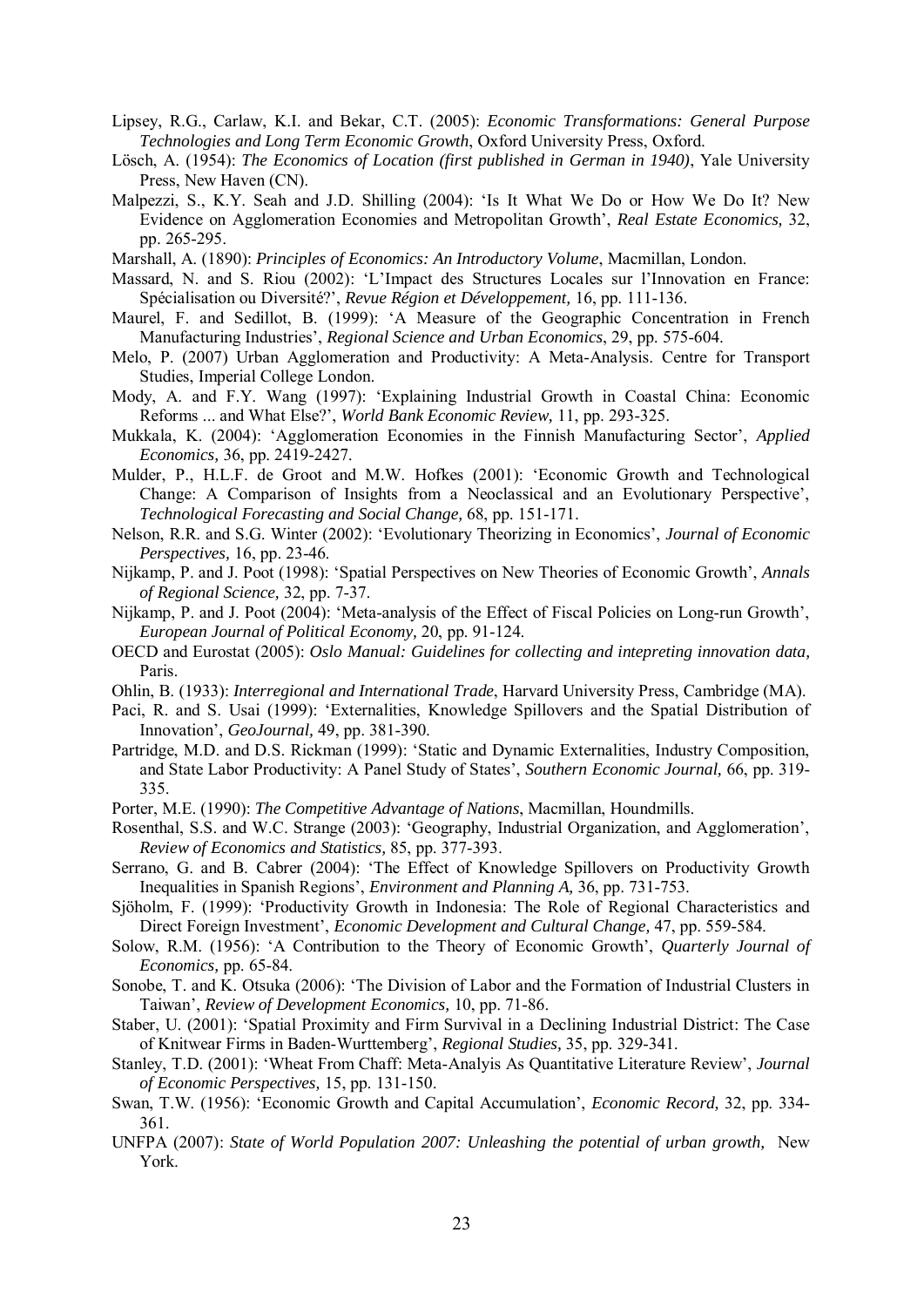- Van der Panne, G. (2004): 'Agglomeration Externalities: Marshall versus Jacobs', *Journal of Evolutionary Economics,* 14, pp. 593-604.
- Van Oort, F.G. and O.A.L.C. Atzema (2004): 'On the Conceptualization of Agglomeration Economies: The Case of New Firm Formation in the Dutch ICT Sector', *Annals of Regional Science,* 38, pp. 263-290.
- Zhang, J. (2003): 'Growing Silicon Valley on a Landscape: An Agent-based Approach to High-tech Industrial Clusters', *Journal of Evolutionary Economics,* 13, pp. 529-548.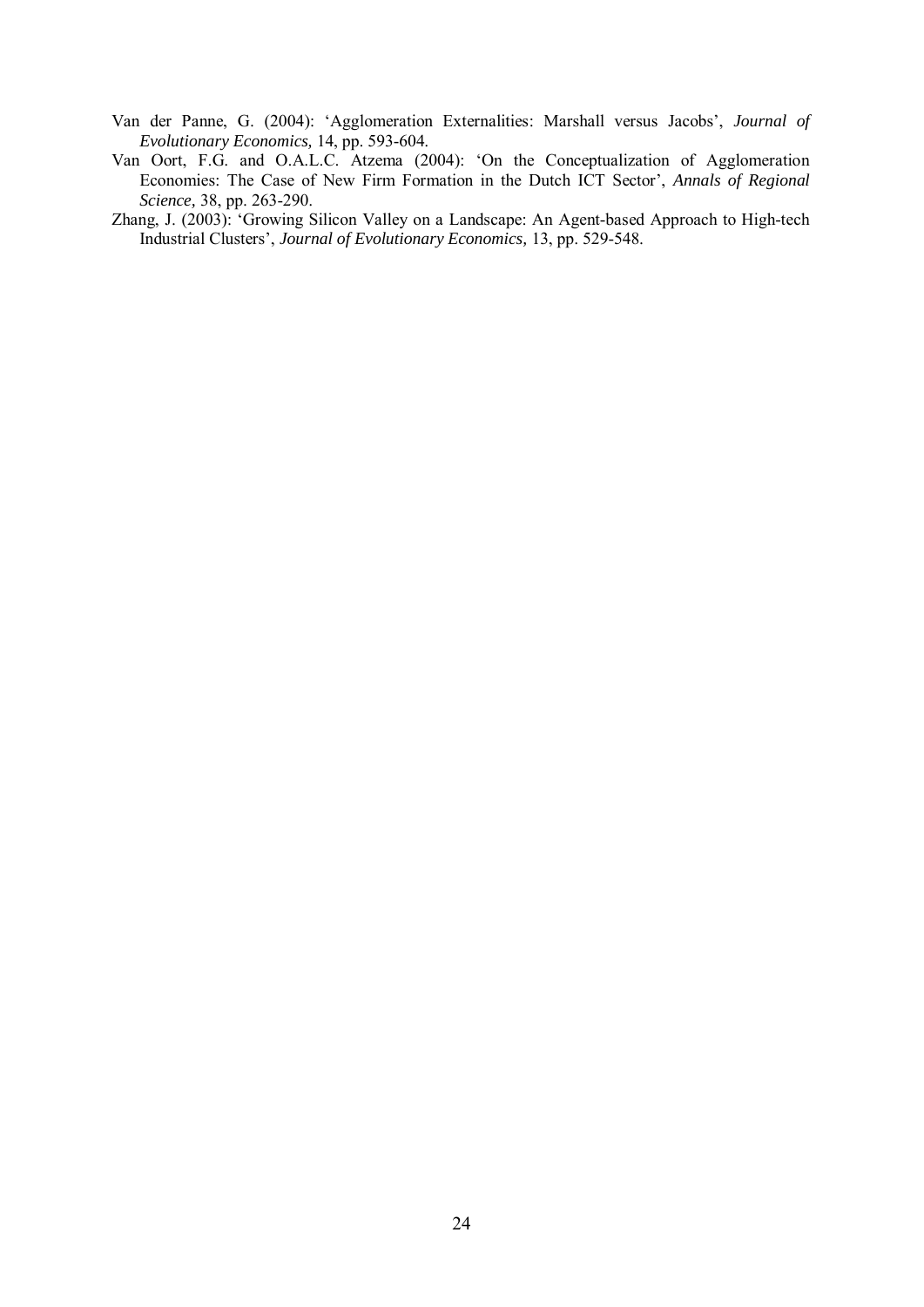

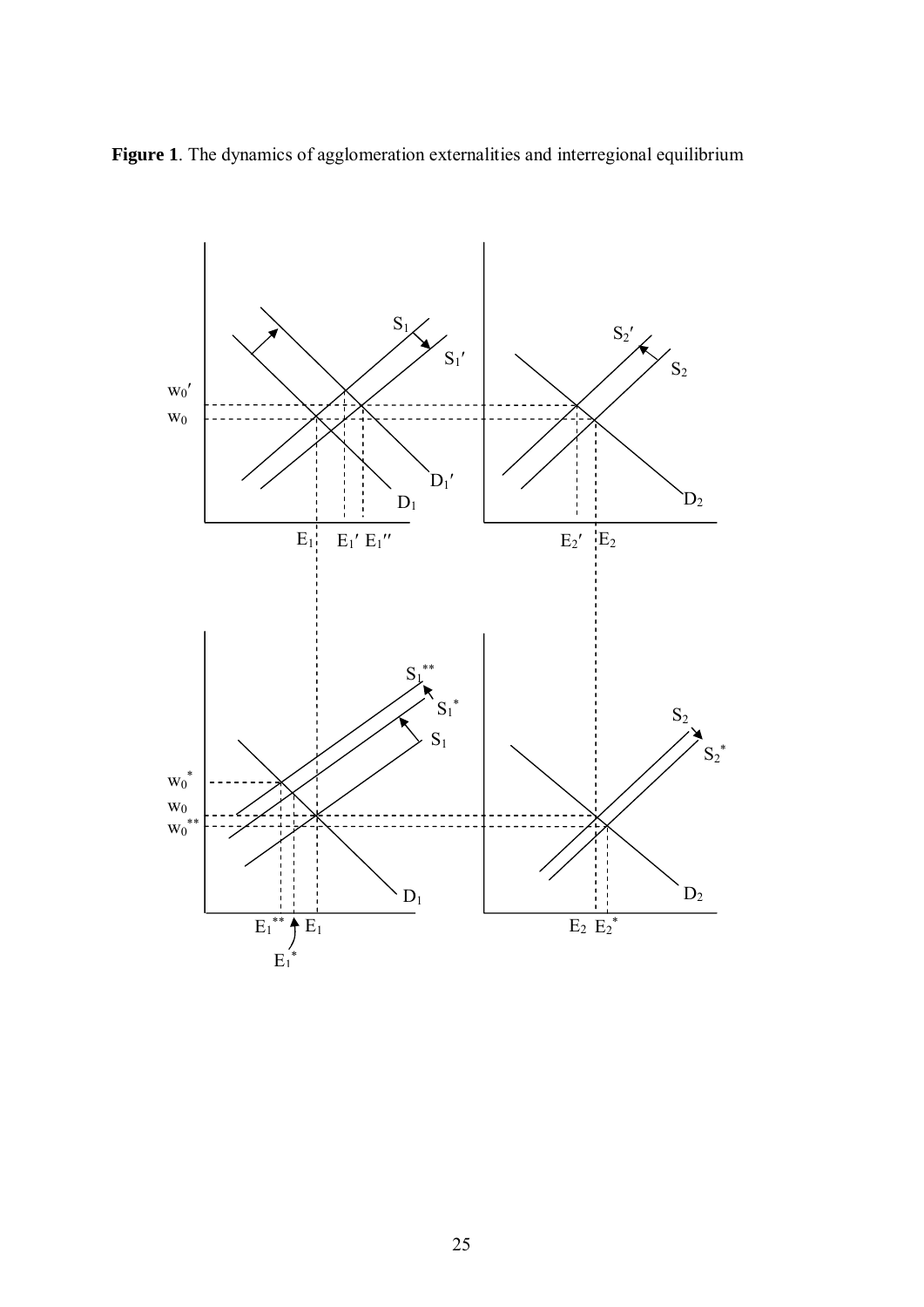| Type of externality |              | Measured by               | Effect on employment growth |        |        |  |
|---------------------|--------------|---------------------------|-----------------------------|--------|--------|--|
|                     |              |                           | <b>MAR</b>                  | Porter | Jacobs |  |
|                     | Knowledge    | Specialisation            | $^{+}$                      | $^{+}$ |        |  |
| Dynamic             | externality  | Competition               |                             | $^{+}$ | $^{+}$ |  |
|                     |              | Diversity                 |                             |        | $+$    |  |
| <b>Static</b>       | Localisation | Geography; Infrastructure | $^{+}$                      |        |        |  |
|                     | externality  |                           |                             |        |        |  |
|                     | Urbanisation | Aggregate demand,         |                             |        |        |  |
|                     | externality  | metropolitan population   | $^{+}$                      |        |        |  |

**Table 1.** The effect of agglomeration externalities on employment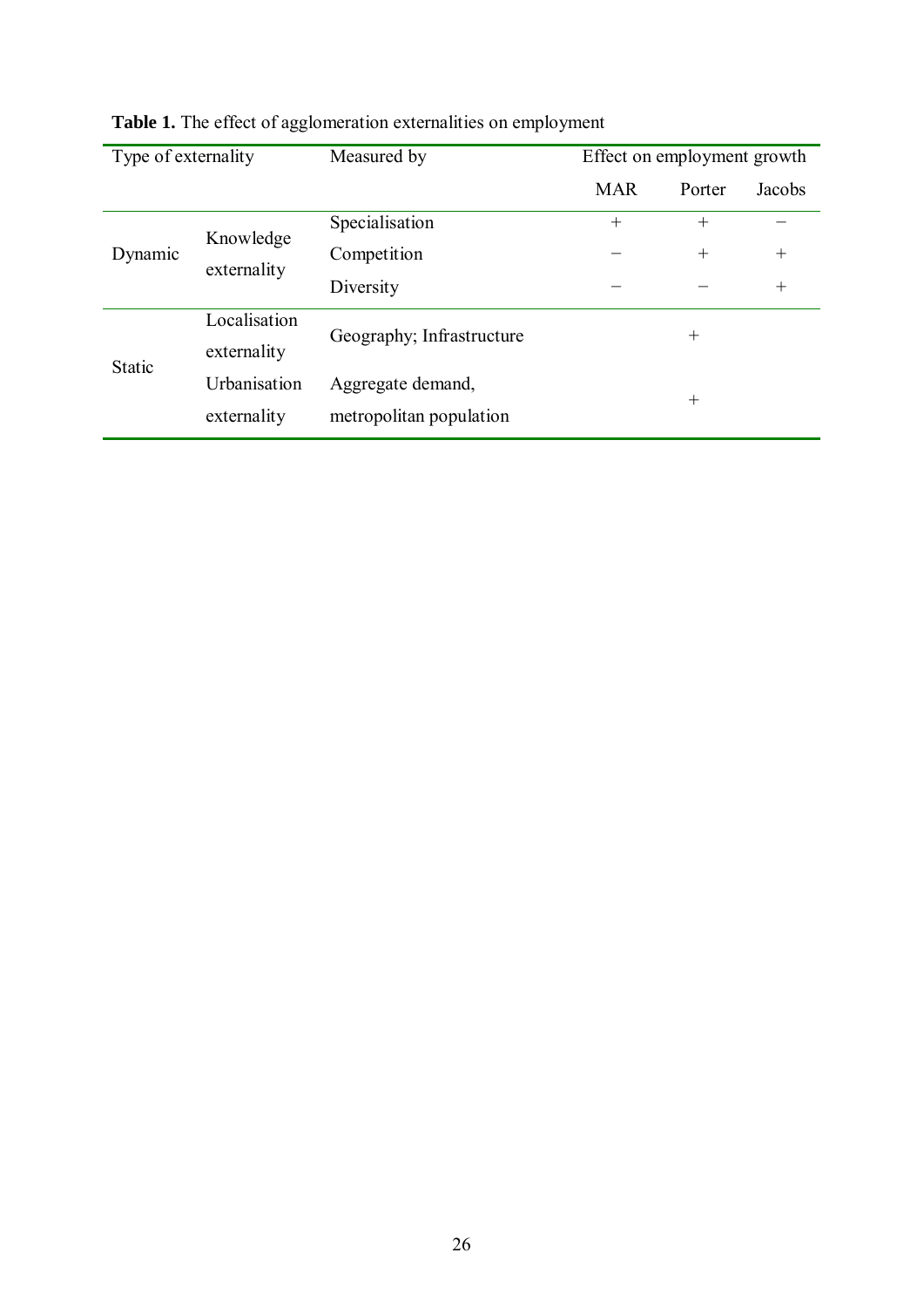|                              | $#$ est.       | Conclusions              |             | Characteristics          |                               |                                      |                                     |
|------------------------------|----------------|--------------------------|-------------|--------------------------|-------------------------------|--------------------------------------|-------------------------------------|
| study                        | eqs            | <b>SPEC</b>              | <b>COMP</b> | <b>VARY</b>              | country                       | Regions                              | dependent                           |
| Sonobe and Otsuka (2006)     | 18             | $\circ$                  | n.a.        | $\circ$                  | Taiwan                        | Townships                            | $9 \times$ empl., $9 \times$ other  |
| Andersson et al. (2005)      | 12             | n.a.                     | $^{+}$      | $++$                     | Sweden                        | LMAs                                 | patents or innovations              |
| Boschma and Weterings (2005) | 5              | $\circ$                  | n.a.        | $\overline{\phantom{0}}$ | Netherlands                   | NUTS3                                | patents or innovations              |
| Acs and Armington (2004)     | 3              |                          | $\circ$     | n.a.                     | <b>USA</b>                    | LMAs                                 | employment                          |
| Combes et al. (2004)         | 6              | n.a.                     | $\circ$     | $^{+}$                   | France                        | LMAs                                 | other                               |
| Greunz $(2004)$              | $\overline{4}$ | $++$                     | n.a.        | $^{++}$                  | Europe                        | NUTS2                                | patents or innovations              |
| Lee et al. (2005)            | 5              |                          | $^{++}$     | $^{++}$                  | South Korea                   | regions/counties                     | productivity                        |
| Malpezzi et al. (2004)       | 4              | n.a.                     | n.a.        | $^{++}$                  | <b>USA</b>                    | <b>SMAs</b>                          | other                               |
| Mukkala (2004)               | 6              | $^{+}$                   | n.a.        | n.a.                     | Finland                       | NUTS4                                | productivity                        |
| Serrano and Cabrer (2004)    | 22             | $\overline{\phantom{0}}$ | n.a.        | $\circ$                  | Spain                         | Provinces                            | productivity                        |
| van der Panne (2004)         | 3              | $^{++}$                  |             | $\circ$                  | Netherlands                   | ZIP regions                          | patents or innovations              |
| van Oort and Atzema (2004)   | 3              | $^{+}$                   | $+$         | $^{+}$                   | Netherlands                   | Municipalities                       | other                               |
| King et al. (2003)           | $\overline{7}$ | $\overline{\phantom{0}}$ | $^{++}$     | $\circ$                  | <b>USA</b>                    | <b>States</b>                        | employment                          |
| Rosenthal and Strange (2003) | 18             | $^{+}$                   | $\circ$     |                          | <b>USA</b>                    | ZIP regions                          | $12 \times$ empl., $6 \times$ other |
| Batisse (2002)               | 6              |                          | $\circ$     | $^{+}$                   | China                         | Provinces                            | other                               |
| Dekle (2002)                 | 8              | $\overline{\phantom{0}}$ | $\circ$     | $\circ$                  | Japan                         | Prefectures                          | $4 \times$ empl., $4 \times$ prod.  |
| Massard and Riou (2002)      | $\overline{4}$ | $\overline{\phantom{0}}$ | n.a.        | $\overline{\phantom{0}}$ | France                        | Départements                         | patents or innovations              |
| Staber (2001)                | 3              | $^{++}$                  | n.a.        |                          | Germany                       | circles of 10 km                     | Other                               |
| Combes (2000)                | 4              |                          | $\equiv$    | $\circ$                  | France                        | LMAs                                 | Employment                          |
| Baptista and Swann (1999)    | 4              | $^{+}$                   | $\circ$     | $\overline{\phantom{0}}$ | $2 \times$ UK, $2 \times$ USA | CSO regions, states                  | Employment                          |
| Cainelli and Leoncini (1999) | 4              | $^{++}$                  | $^{++}$     | $^{++}$                  | Italy                         | Provinces                            | employment                          |
| Feldman and Audretsch (1999) | 4              |                          | $^{+}$      | $^{++}$                  | <b>USA</b>                    | <b>SMAs</b>                          | patents or innovations              |
| Paci and Usai (1999)         | 6              | $^{++}$                  | n.a.        | $^{++}$                  | Italy                         | LMAs                                 | patents or innovations              |
| Partridge and Rickman (1999) | 5              | $^{+}$                   | n.a.        | $\qquad \qquad +$        | <b>USA</b>                    | <b>States</b>                        | Productivity                        |
| Sjöholm (1999)               | 6              | $\circ$                  | $\circ$     | $^{++}$                  | Indonesia                     | $3\times$ districts, $3\times$ prov. | $2 \times$ prod., $4 \times$ other  |
| Baptista and Swann (1998)    | 9              | $\overline{\phantom{0}}$ | n.a.        | $^{+}$                   | UK                            | CSO regions                          | patents or innovations              |
| Bradley and Gans (1998)      | $\mathbf{1}$   | n.a.                     | n.a.        |                          | Australia                     | Cities                               | Employment                          |
| Mody and Wang (1997)         | 6              |                          | $^{+}$      | n.a.                     | China                         | counties/provinces                   | productivity                        |
| Harrison et al. (1996)       | 7              | $\circ$                  | n.a.        | n.a.                     | <b>USA</b>                    | Counties                             | patents or innovations              |
| Henderson et al. (1995)      | 5              | $^{+}$                   | n.a.        | $\circ$                  | <b>USA</b>                    | <b>SMAs</b>                          | employment                          |
| Glaeser et al. (1992)        | 4              |                          | $^{+}$      | $^{+}$                   | <b>USA</b>                    | <b>SMAs</b>                          | employment                          |

**Table 2.** List of included studies and number of meta-observations

*Notes:* the numbers in the second column indicate the number of estimated equations from which estimates for the externalities have been derived. The symbols in the next three columns have the following meaning:  $$ significantly negative in all cases; – negative in all cases, but not always significantly so; ○ inconclusive; + positive in all cases, but not always significantly so; ++ significantly positive in all cases; and n.a. no estimates available.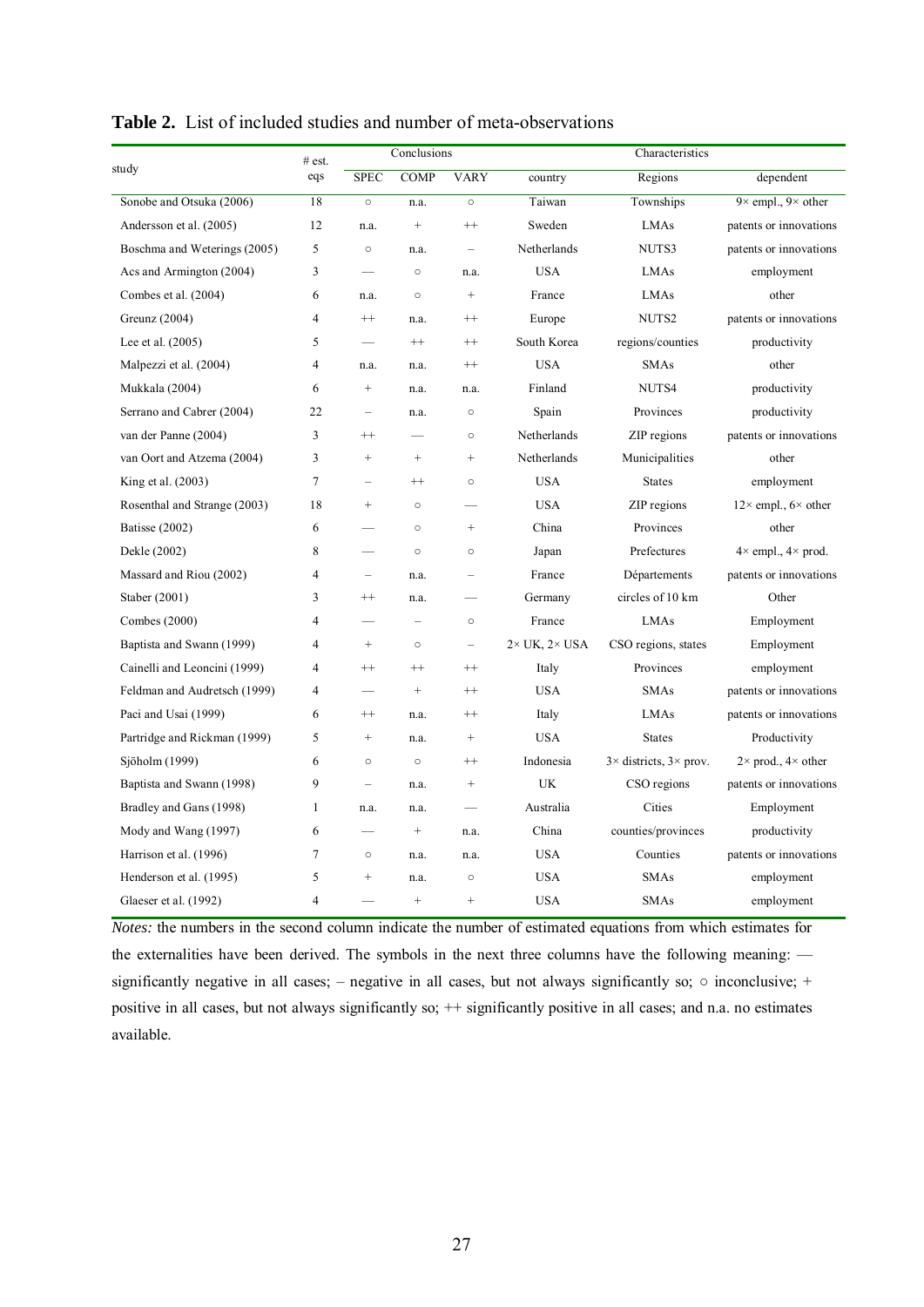# **Table 3.** Vote counts

|                        | Specialization |         |       | Competition | Diversity |         |
|------------------------|----------------|---------|-------|-------------|-----------|---------|
|                        | count          | percent | count | percent     | count     | Percent |
| Negative significant   | 60             | 37%     | 16    | 20%         | 17        | $11\%$  |
| Negative insignificant | 33             | 20%     | 13    | 16%         | 40        | 26%     |
| Positive insignificant | 16             | 10%     | 19    | 24%         | 37        | 24%     |
| Positive significant   | 53             | 33%     | 31    | 39%         | 58        | 38%     |
| total                  | 162            | 100%    | 79    | 100%        | 152       | 100%    |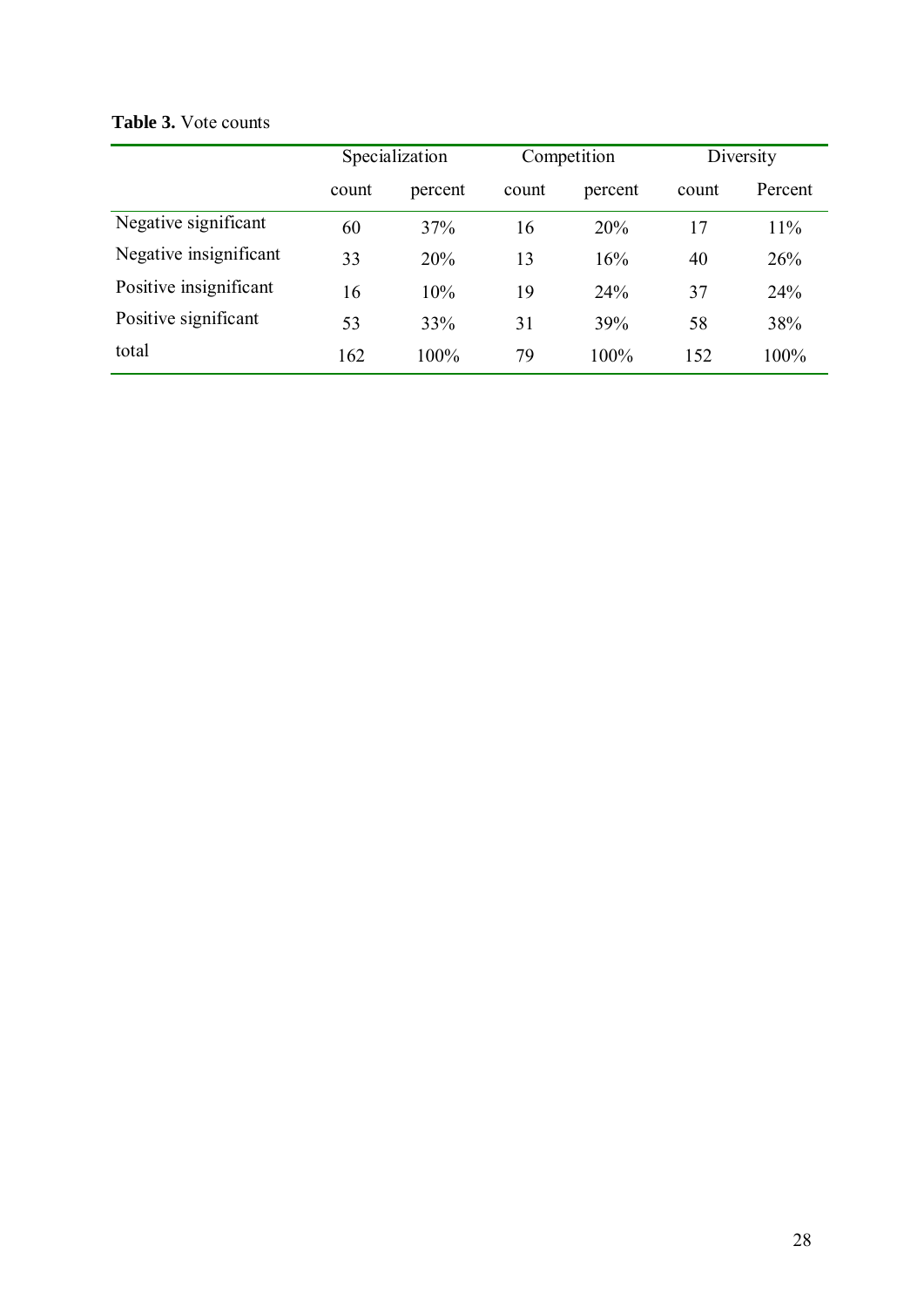**Table 4.** Meta-regression analysis

|                                                                | Specialisation         | Competition                     | Diversity             |
|----------------------------------------------------------------|------------------------|---------------------------------|-----------------------|
| <b>Characteristics of dependent variable</b>                   |                        |                                 |                       |
| Data measure employment                                        | 0.54                   | 0.41                            | $1.26***$             |
|                                                                | (1.55)                 | (0.72)                          | (3.22)                |
| Data measure patents or innovations                            | $-0.24$                | $-0.21$                         | $0.76^*$              |
|                                                                | $(-0.51)$              | $(-0.26)$                       | (1.97)                |
| Data measure productivity                                      | $-0.97$                | $-0.97$                         | $-0.88$               |
|                                                                | $(-1.43)$              | $(-0.92)$                       | $(-1.43)$             |
| Data are for high-tech only                                    | $-0.11$                | 0.49                            | $0.88***$             |
|                                                                |                        |                                 |                       |
|                                                                | $(-0.24)$              | (0.88)                          | (2.98)                |
| Data include the service sector                                | 0.03                   | $-0.04$                         | $-0.06$               |
|                                                                | (0.23)                 | $(-0.21)$                       | $(-0.65)$             |
|                                                                |                        |                                 |                       |
| <b>Specification of key variables</b>                          |                        |                                 |                       |
| Specialization included                                        |                        | $-1.87$ <sup>**</sup>           | $-0.70$               |
|                                                                |                        | $(-2.57)$                       | $(-1.42)$             |
| Specialisation as a location quotient                          | $1.87***$              |                                 |                       |
|                                                                | (3.57)                 |                                 |                       |
| More specialisation variables included                         | 0.01                   |                                 |                       |
|                                                                | (0.03)                 |                                 |                       |
| Competition included                                           | $-0.69$                |                                 | 0.12                  |
|                                                                | $(-1.14)$              |                                 | (0.24)                |
| Competition is measured in est. per employee                   |                        | 0.99                            |                       |
|                                                                |                        | (1.54)                          |                       |
| Competition is measured in establishments                      |                        | 1.57                            |                       |
|                                                                |                        |                                 |                       |
|                                                                |                        | $(1.32)$<br>-2.54 <sup>**</sup> |                       |
| More competition variables included                            |                        |                                 |                       |
|                                                                |                        | $(-2.20)$                       |                       |
| Diversity included                                             | $0.71***$              | $1.24$ <sup>*</sup>             |                       |
|                                                                | (2.60)                 | (1.69)                          |                       |
| Diversity estimated using largest five                         |                        |                                 | $2.58***$             |
|                                                                |                        |                                 | (3.34)                |
| More diversity variables included                              |                        |                                 | $3.65***$             |
|                                                                |                        |                                 | (6.23)                |
|                                                                |                        |                                 |                       |
| Other data characteristics                                     |                        |                                 |                       |
| Population density (log)                                       | $0.43***$              | $-0.07$                         | 0.004                 |
|                                                                | (2.99)                 | $(-0.21)$                       | (0.03)                |
| Standardised mean year to which the data pertains <sup>#</sup> | $0.62$ <sup>**</sup>   | 0.42                            | $0.92$ <sup>***</sup> |
|                                                                | (2.57)                 | (0.95)                          | (3.43)                |
| Length of period covered by the data (in years)                | $0.74$ <sup>***</sup>  | 0.29                            | $-0.01$               |
|                                                                | (3.19)                 | (0.69)                          | $(-0.04)$             |
| Data are from Asia                                             | $-2.60$ <sup>***</sup> | 0.06                            | $1.88$ <sup>**</sup>  |
|                                                                |                        |                                 |                       |
|                                                                | $(-3.41)$              | (0.06)                          | (2.47)                |
| Data are from the USA                                          | 0.21                   | $-0.33$                         | $-0.51$               |
|                                                                | (0.51)                 | $(-0.39)$                       | $(-1.30)$             |
|                                                                |                        |                                 |                       |
| <b>Presence of additional control variables</b>                |                        |                                 |                       |
| Investments or capital stock also included                     | $2.31***$              | $-0.57$                         | $-1.15$               |
|                                                                | (3.21)                 | $(-0.38)$                       | $(-1.32)$             |
| Educational variables included                                 | $-1.99***$             | $1.33***$                       | $2.36***$             |
|                                                                | $(-4.95)$              | (1.99)                          | (3.75)                |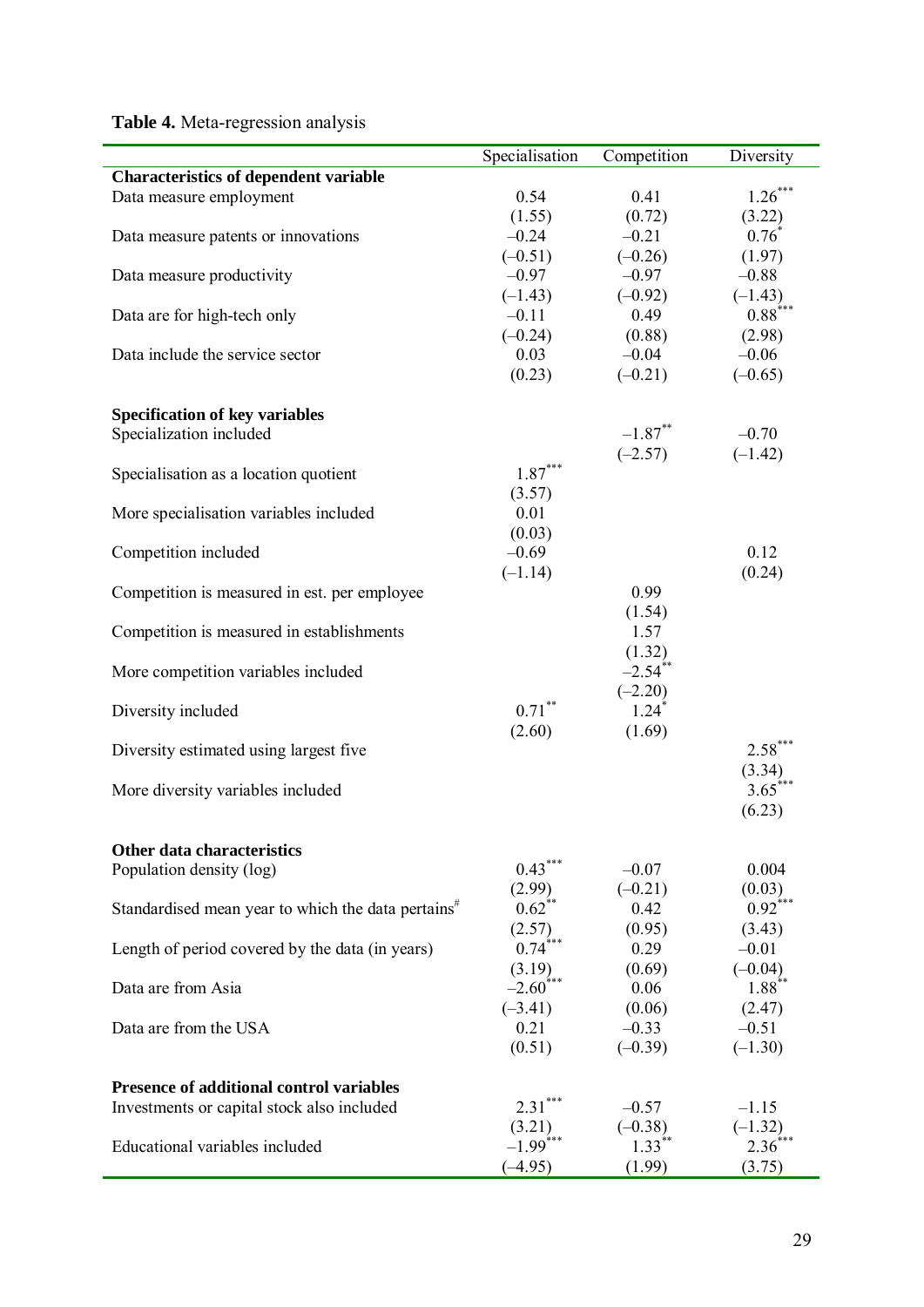| Table 4 - continued                           |                       |                      |           |
|-----------------------------------------------|-----------------------|----------------------|-----------|
| Wages or GDP also included                    | $-0.51$               | $-1.37$ <sup>*</sup> | 0.001     |
|                                               | $(-0.71)$             | $(-1.96)$            | (0.00)    |
| Geographical variables also included          | $-1.04$ <sup>**</sup> | $-1.55$              | $-0.29$   |
|                                               | $(-2.52)$             | $(-1.63)$            | $(-0.62)$ |
| Other study characteristics                   |                       |                      |           |
| Estimated using panel data or similar         | $-1.31$ <sup>**</sup> | 0.29                 | $1.76$ ** |
|                                               | $(-2.47)$             | (0.26)               | (2.53)    |
| Standardised year of publication <sup>#</sup> | 0.32                  | $-0.66$              | $-0.17$   |
|                                               | (1.36)                | $(-1.07)$            | $(-0.72)$ |
| Limit point 1                                 | $-0.34$               | $-1.03$              | $-0.34$   |
| Limit point 2                                 | 0.49                  | $-0.29$              | 1.14      |
| Limit point 3                                 | 0.89                  | 0.57                 | 2.49      |
| Number of observations                        | 162                   | 79                   | 152       |
| Pseudo- $R^2$                                 | 0.26                  | 0.22                 | 0.40      |

## *Notes*:

*t*-statistics are included in parentheses in the line below the estimate. Statistical significance is indicated with stars, where  $***$ ,  $**$  and  $*$  reflect statistical significance at the 1, 5 and 10% level.<br>  $*$  The variables are standardized in such a way that their mean is 0 and a value of +1 represents a value

one standard deviation above the mean. For the mean year to which the data pertains, one standard deviation is 6.96; for the year of publication, it is 3.29.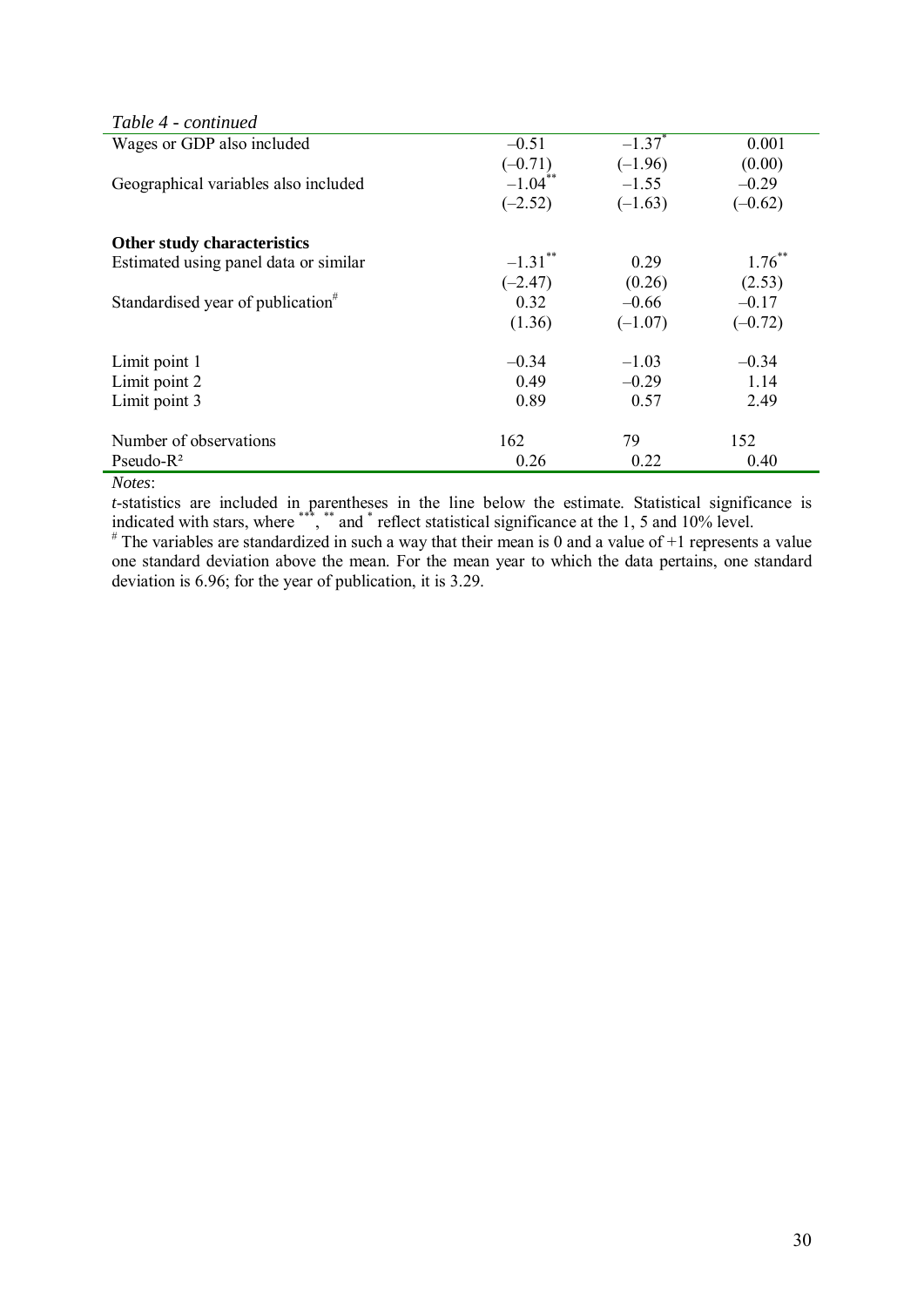|                                                   | neg. sign.            | neg. insign. | pos. insign. | pos. sign.            |
|---------------------------------------------------|-----------------------|--------------|--------------|-----------------------|
| Data measure employment                           | $-0.183$ <sup>*</sup> | $-0.021$     | $0.035*$     | 0.169                 |
|                                                   | $(-1.70)$             | $(-0.65)$    | (1.75)       | (1.43)                |
| Data measure patents or innovations               | 0.090                 | $-0.004$     | $-0.020$     | $-0.066$              |
|                                                   | (0.50)                | $(-0.22)$    | $(-0.49)$    | $(-0.54)$             |
| Data measure productivity                         | 0.369                 | $-0.070$     | $-0.083$     | $-0.215$ <sup>*</sup> |
|                                                   | (1.49)                | $(-0.77)$    | $(-1.46)$    | $(-1.94)$             |
| Data are for high-tech only                       | 0.039                 | $-0.001$     | $-0.009$     | $-0.029$              |
|                                                   | (0.24)                | $(-0.11)$    | $(-0.24)$    | $(-0.25)$             |
| Data include the service sector                   | $-0.010$              | 0.000        | 0.002        | 0.008                 |
|                                                   | $(-0.23)$             | (0.02)       | (0.23)       | (0.23)                |
| Competition included                              | 0.256                 | $-0.017$     | $-0.056$     | $-0.183$              |
|                                                   | (1.15)                | $(-0.47)$    | $(-1.09)$    | $(-1.26)$             |
| Diversity included                                | $-0.272$ **           | 0.038        | $0.062$ **   | $0.172***$            |
|                                                   | $(-2.57)$             | (1.05)       | (2.11)       | (3.10)                |
| Specialisation as a location quotient             | $-0.510***$           | $-0.141$ **  | 0.042        | $0.609***$            |
|                                                   | $(-5.26)$             | $(-2.25)$    | (1.38)       | (3.91)                |
| More specialisation variables included            | $-0.004$              | 0.000        | 0.001        | 0.003                 |
|                                                   | $(-0.03)$             | (0.00)       | (0.03)       | (0.03)                |
| Population density (log)                          | $-0.156$ ***          | 0.000        | $0.034***$   | $0.122***$            |
|                                                   | $(-2.89)$             | (0.02)       | (2.14)       | (3.07)                |
| Standardised mean year to which the data pertains | $-0.225***$           | 0.000        | $0.049**$    | $0.176***$            |
|                                                   | $(-2.65)$             | (0.02)       | (2.05)       | (2.45)                |
| Length of period covered by the data (in years)   | $-0.271***$           | 0.001        | $0.059**$    | $0.212***$            |
|                                                   | $(-3.24)$             | (0.02)       | (2.35)       | (2.96)                |
| Data are from Asia                                | $0.792***$            | $-0.219***$  | $-0.152***$  | $-0.421$ ***          |
|                                                   | (7.16)                | $(-4.25)$    | $(-4.10)$    | $(-4.89)$             |
| Data are from the USA                             | $-0.075$              | $-0.002$     | 0.016        | 0.061                 |
|                                                   | $(-0.52)$             | $(-0.21)$    | (0.52)       | (0.5)                 |
| Investments or capital stock also included        | $-0.515***$           | $-0.223***$  | $-0.009$     | $0.747***$            |
|                                                   | $(-5.58)$             | $(-3.50)$    | $(-0.23)$    | (4.64)                |
| Educational variables included                    | $0.680***$            | $-0.171$ *** | $-0.138***$  | $-0.370***$           |
|                                                   | (7.18)                | $(-3.22)$    | $(-3.73)$    | $(-5.91)$             |
| Wages or GDP also included                        | 0.198                 | $-0.033$     | $-0.046$     | $-0.119$              |
|                                                   | (0.69)                | $(-0.36)$    | $(-0.67)$    | $(-0.93)$             |
| Geographical variables also included              | $0.391***$            | $-0.064$     | $-0.087$ **  | $-0.240$ ***          |
|                                                   | (2.62)                | $(-1.16)$    | $(-2.36)$    | $(-3.07)$             |
| Estimated using panel data or similar             | $0.485***$            | $-0.157$     | $-0.108***$  | $-0.221$ ***          |
|                                                   | (3.02)                | $(-1.74)$    | $(-2.76)$    | $(-3.82)$             |
| Standardised year of publication                  | $-0.117$              | 0.000        | 0.025        | 0.091                 |
|                                                   | $(-1.34)$             | (0.02)       | (1.22)       | (1.39)                |

# **Table 5a.** Marginal effects Specialisation

*Note: t*-statistics are included in parentheses in the line below the estimate.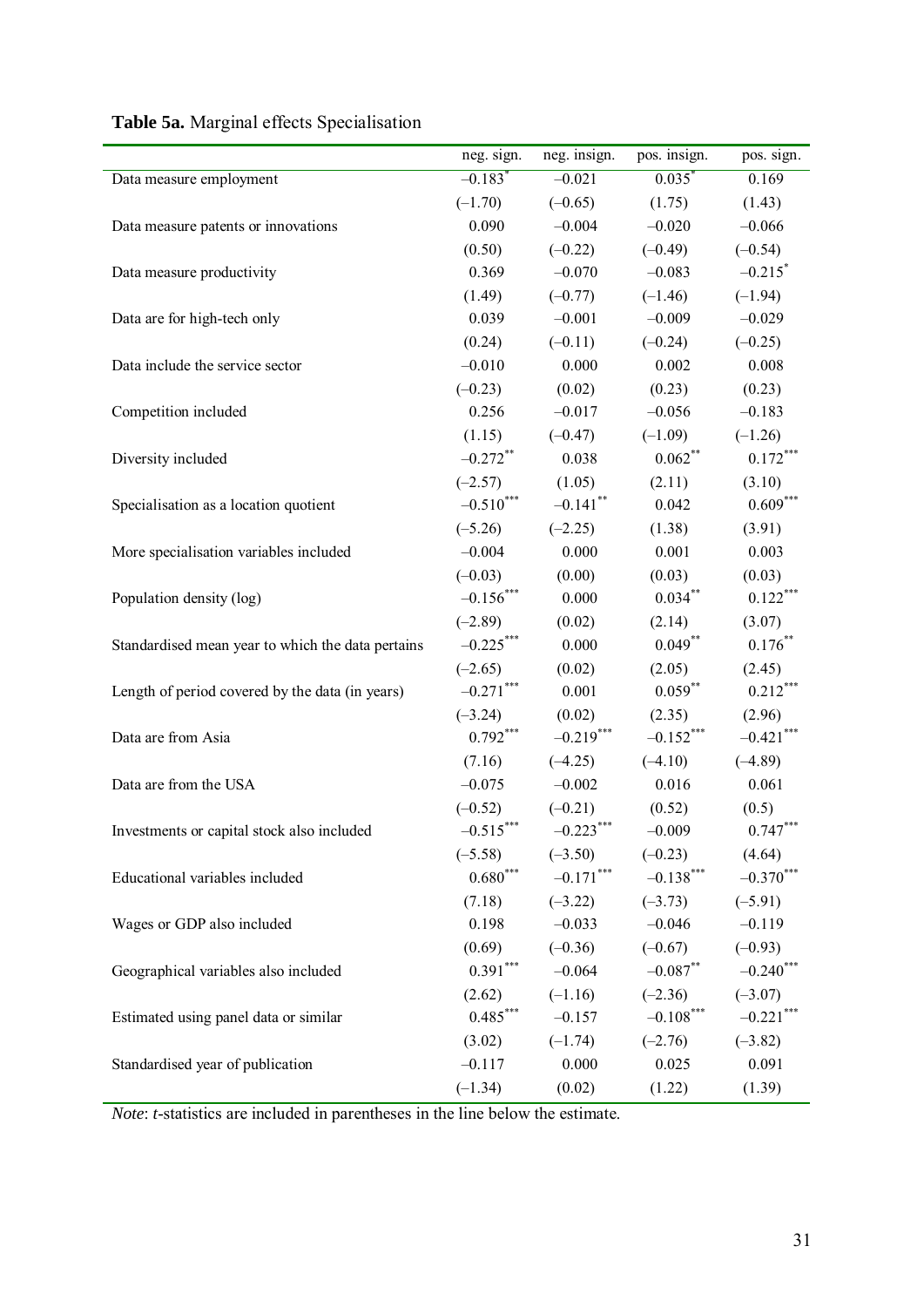|                                                   | neg. sign.  | neg. insign.          | pos. insign. | pos. sign.   |
|---------------------------------------------------|-------------|-----------------------|--------------|--------------|
| Data measure employment                           | $-0.075$    | $-0.068$              | $-0.012$     | 0.155        |
|                                                   | $(-0.77)$   | $(-0.71)$             | $(-0.36)$    | (0.71)       |
| Data measure patents or innovations               | 0.045       | 0.034                 | $-0.002$     | $-0.076$     |
|                                                   | (0.24)      | (0.27)                | $(-0.08)$    | $(-0.27)$    |
| Data measure productivity                         | 0.275       | $0.096***$            | $-0.092$     | $-0.280$     |
|                                                   | (0.72)      | (2.76)                | $(-0.51)$    | $(-1.32)$    |
| Data are for high-tech only                       | $-0.079$    | $-0.081$              | $-0.027$     | 0.187        |
|                                                   | $(-1.04)$   | $(-0.88)$             | $(-0.47)$    | (0.87)       |
| Data include the service sector                   | 0.008       | 0.007                 | 0.000        | $-0.016$     |
|                                                   | (0.21)      | (0.21)                | (0.15)       | $(-0.21)$    |
| Specialisation included                           | $0.223***$  | $0.242***$            | $0.184*$     | $-0.650***$  |
|                                                   | (2.68)      | (3.53)                | (1.99)       | $(-3.64)$    |
| Diversity included                                | $-0.337$    | $-0.126$ ***          | 0.096        | $0.366$ **   |
|                                                   | $(-1.32)$   | $(-3.01)$             | (0.92)       | (2.25)       |
| Competition is measured in est. per empl.         | $-0.235$    | $-0.129$ <sup>*</sup> | 0.041        | $0.323*$     |
|                                                   | $(-1.28)$   | $(-1.98)$             | (0.56)       | (1.85)       |
| Competition is measured in establishments         | $-0.141$ ** | $-0.203$ **           | $-0.211$     | $0.555*$     |
|                                                   | $(-2.48)$   | $(-2.28)$             | $(-1.14)$    | (1.88)       |
| More competition variables included               | $0.718***$  | 0.074                 | $-0.195***$  | $-0.597***$  |
|                                                   | (2.42)      | (0.65)                | $(-2.78)$    | $(-3.76)$    |
| Population density (log)                          | 0.014       | 0.012                 | 0.001        | $-0.026$     |
|                                                   | (0.21)      | (0.22)                | (0.15)       | $(-0.21)$    |
| Standardised mean year to which the data pertains | $-0.083$    | $-0.069$              | $-0.004$     | 0.156        |
|                                                   | $(-0.95)$   | $(-0.92)$             | $(-0.22)$    | (0.97)       |
| Length of period covered by the data (in years)   | $-0.057$    | $-0.048$              | $-0.003$     | 0.108        |
|                                                   | $(-0.7)$    | $(-0.67)$             | $(-0.22)$    | (0.71)       |
| Data are from Asia                                | $-0.011$    | $-0.009$              | $-0.001$     | 0.020        |
|                                                   | $(-0.06)$   | $(-0.06)$             | $(-0.04)$    | (0.06)       |
| Data are from the USA                             | 0.066       | 0.052                 | 0.000        | $-0.118$     |
|                                                   | (0.37)      | (0.41)                | (0.03)       | $(-0.4)$     |
| Investments or capital stock also included        | 0.133       | 0.081                 | $-0.022$     | $-0.192$     |
|                                                   | (0.32)      | (0.48)                | $(-0.17)$    | $(-0.42)$    |
| Educational variables included                    | $-0.161$ ** | $-0.194$ **           | $-0.140$     | $0.495***$   |
|                                                   | $(-2.39)$   | $(-2.44)$             | $(-1.34)$    | (2.33)       |
| Wages or GDP also included                        | 0.402       | $0.105***$            | $-0.137$     | $-0.370***$  |
|                                                   | (1.61)      | (2.01)                | $(-1.22)$    | $(-2.92)$    |
| Geographical variables also included              | 0.481       | 0.078                 | $-0.179$     | $-0.380$ *** |
|                                                   | (1.39)      | (0.82)                | $(-1.13)$    | $(-3.12)$    |
| Estimated using panel data or similar             | $-0.049$    | $-0.049$              | $-0.014$     | 0.112        |
|                                                   | $(-0.31)$   | $(-0.25)$             | $(-0.14)$    | (0.25)       |
| Standardised year of publication                  | 0.128       | 0.108                 | 0.007        | $-0.243$     |
|                                                   | (1.02)      | (1.06)                | (0.21)       | $(-1.08)$    |

# **Table 5b.** Marginal effects Competition

*Note: t*-statistics are included in parentheses in the line below the estimate.